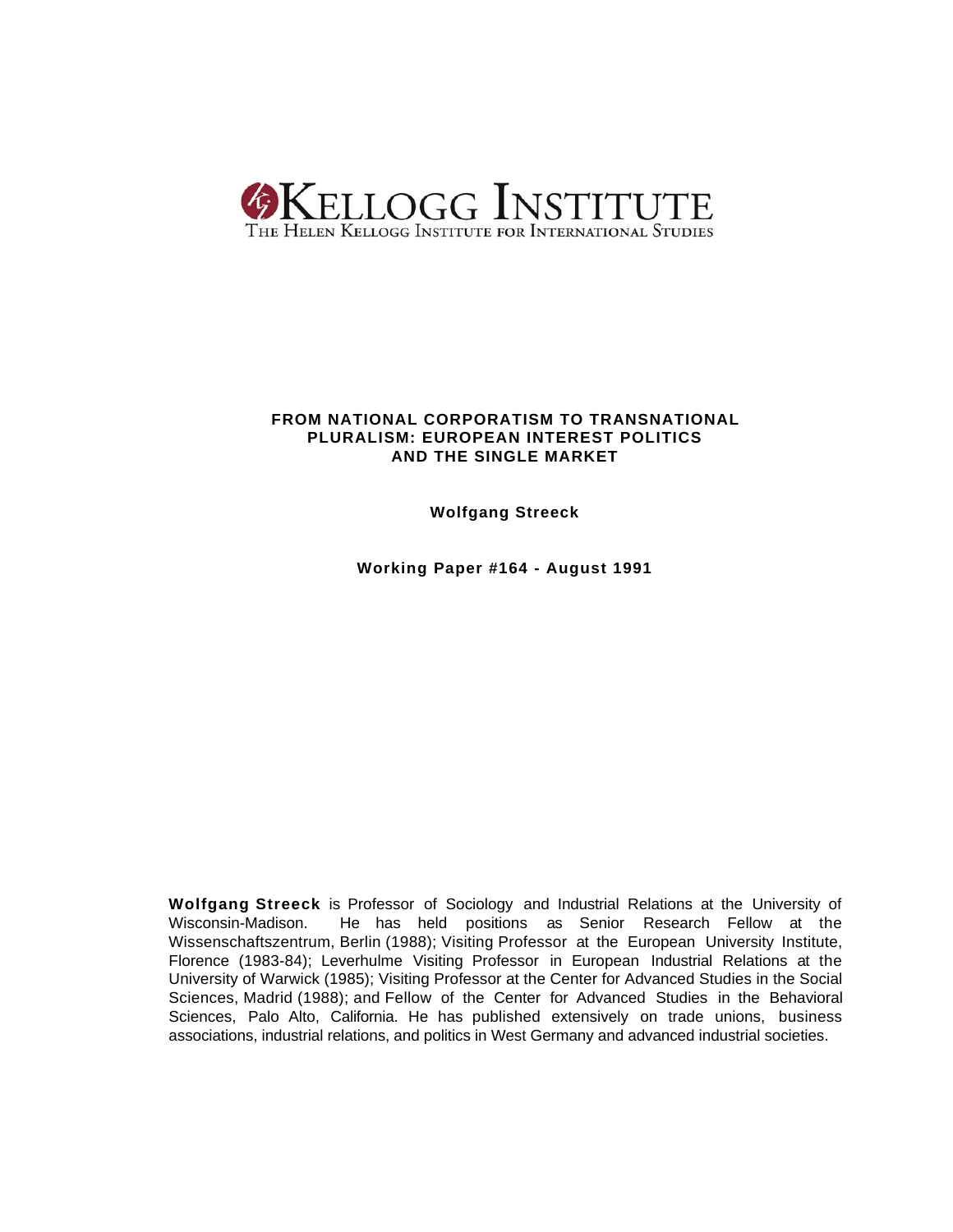The paper explores the emerging role of organized interests, especially of labor unions, in the polity of the post-1992 European Community. It begins by reviewing the causes of the Community's failure in the 1960s and 1970s to develop a neocorporatist system of interest representation. It then analyzes the decline of national-level neocorporatism in the years after the second "oil shock," and relates the "Internal Market" project to that development. In particular, the paper argues that the relaunching of European integration in the mid-1980s is inextricably linked to a domestic European "deregulation" project, which in turn responds to the diminished "effective sovereignty" of nation-states over their highly interdependent national economies. It also points out that the newly forming state-like structures at the European level lack the capacity to effectively promote neocorporatist, tripartite concertation. Examining the regional, national, and supranational level of policy-making in the Internal Market, the paper concludes that European interest politics is likely to be more pluralist than corporatist, and will share important characteristics with the political system of the United States.

## **RESUMEN**

Este artículo examina el papel emergente de los grupos de interés, especialmente de los sindicatos, en la política de la Comunidad Europea posterior a 1992. Empieza haciendo una revisión de las causas del fracaso de la Comunidad, en los años sesenta y setenta, para desarrollar un sistema neocorporativista de representación de intereses. Posteriormente analiza la decadencia del neocorporativismo a nivel nacional durante el período que siguió al segundo "choque petrolero", y relaciona el proyecto del "Mercado Interno" a dicho desarrollo. En particular, el artículo sostiene que el renovado interés por la integración europea a mediados de la década de los ochentas se encuentra inextricablemente vinculado a un proyecto europeo de "desregulación interna, el cual obedece, a su vez, a la decreciente "soberanía efectiva" de los estados-nación sobre sus economías nacionales altamente interdependientes. También señala que las estructuras de tipo estatal recientemente formadas a nivel europeo, carecen de la capacidad para promover efectivamente la concertación tripartita, neocorporativista. Al examinar la política a nivel regional, nacional y supranacional, el artículo concluye que la política de los grupos de interés en Europa tiende a ser más pluralista que corporativista, y compartirá características importantes con el sistema político de los Estados Unidos.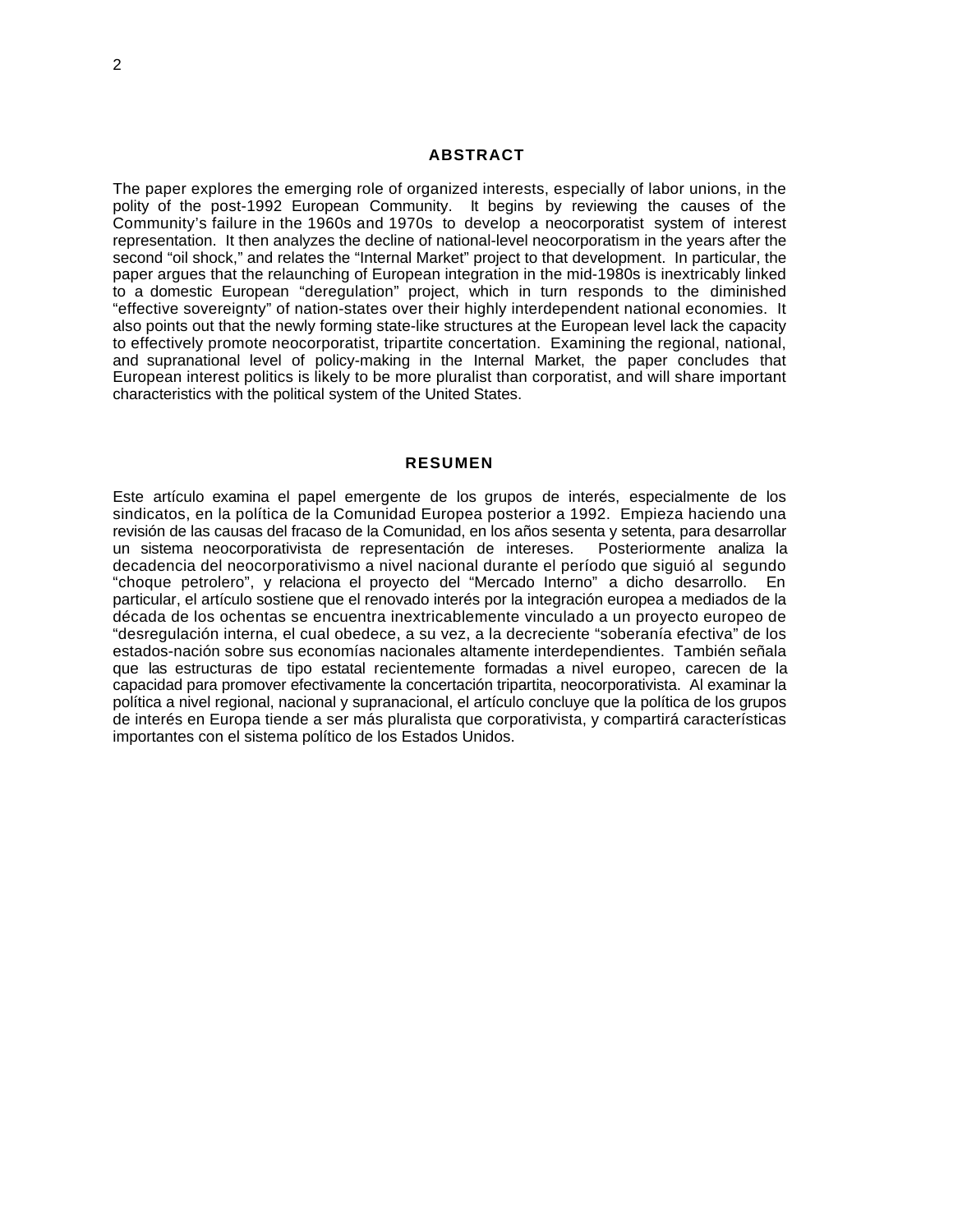Whatever the differences among the various versions of the theory, or "pretheory" (Haas 1970), of European regional integration, organized interest groups were always assigned a prominent place.<sup>1</sup> Especially in the "neofunctionalist" image of "Europe's would-be polity" and of the way towards it, supranational interest group formation was expected to serve, in an important and indispensable sense, as a substitute for popular identification with the emerging new political community above and beyond the nation-state. $^2$  Most observers and, in fact, participants in the integration process fully expected that the citizens of Europe would for a long time continue to adhere to traditional national passions and identities. They knew that if the united Europe had to wait until its citizens began to feel as "Europeans"—rather than Frenchmen, Germans, Italians, etc.—it would not in any foreseeable future come about, and Europe as a political entity would in their lifetime never be more than a small bureaucracy in Brussels with very fragile support in national politics.

One reason why there nevertheless appeared to be hope was that things were believed to be different with the professional leaders of organized interest groups. Unlike the voters, they were seen as likely to orientate themselves, rationally and calculatedly, to where the action was—i.e., under the presumed logic of the neofunctionalist spillover process, to "Brussels." Indeed in attitude and outlook, interest group officials and European civil servants could easily appear as birds of a feather: both appointed rather than elected, both experts and technocrats, both susceptible to a cosmopolitan orientation and lifestyle, both professionally interested in the smooth management of complex interdependencies, and likely to be distinctly uninterested in the traditional rituals and symbolisms of nationhood. Just as civil servants like Jean Monnet had been persuading, cajoling, and manipulating the elected politicians and the administrative machineries of national states into emergent supranationalism, so the *Geschäftsführer* of business associations and trade unions were expected to enlighten their elected leaders that their interests had migrated to a new place and that the offices and decisions of their representatives had to follow suit.

In fact, the relationship between European bureaucrats and the full-time managers of collective interests that was envisaged by integration theory was even more intimate. As pointed out, interest groups were believed to have a much better, much sharper, much more intense perception of the effects of spill-over on the situs and loci of decisions than the average voter, and as a result were expected to make their appearance at the supranational level earlier than their

i.

 $<sup>1</sup>$  In large parts, the present manuscript draws on ideas and material developed for a joint paper</sup> with Philippe Schmitter for a conference on "The United States and Europe in the 1990s: Trade, Finance, Defense, Politics, Demographics and Social Policy," American Enterprise Institute, Washington D.C., March 6 to 8, 1990 (Schmitter and Streeck 1990).

 $2$  On the following see in particular Haas (1958, 318-89).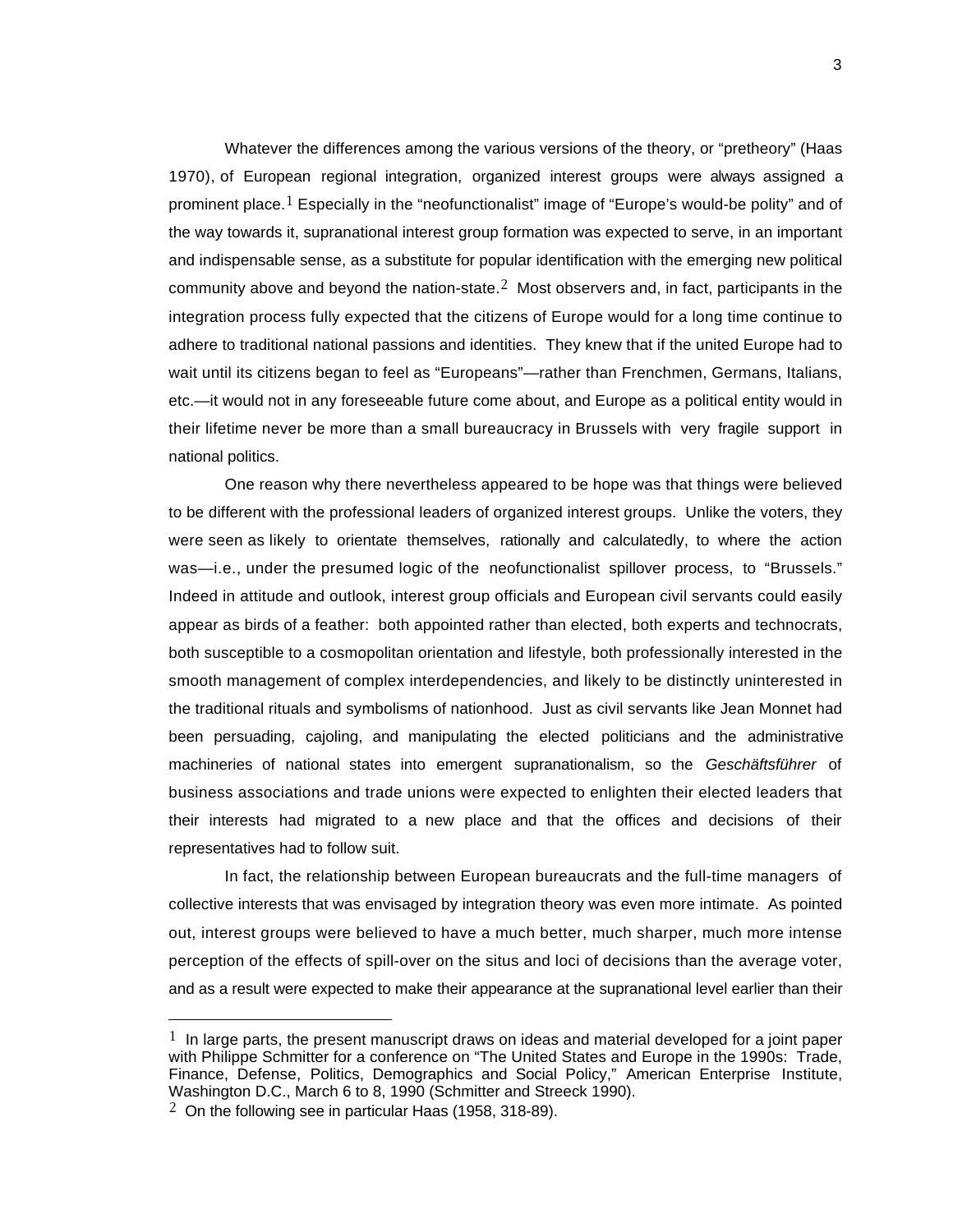less insightful fellow citizens. But more importantly perhaps, the move of organized interests onto the European scene was expected to be further accelerated by European bureaucrats who, in their search for a constituency, would be more than willing to promote interest organization on a scale coterminous with their supranational jurisdiction. Indeed, in the perception of early integration theory, especially its neofunctionalist version, there was hardly anything in which "Brussels" could be more interested than in cultivating an environment, around the Commission in particular, of powerful interest organizations negotiating with Community officials and each other—as an *Ersatz* for the elusive pan-European citizen humming a pan-European supranational anthem when facing the Barleymont office building.

Attracting a growing number of supranational lobbyists into the Community's decisionmaking process was seen as offering important pay-offs especially for the Commission. Cooperation with organized interests not only provided civil servants with an indispensable input of detailed factual information in complex decisions. It also and above all was to bring about the socialization of powerful forces in European civil society into a world view compatible with that of European bureaucrats and with the requirements of continued "spill-over." $3$  Having been drawn into the ambit of the Commission, a multitude of political players would learn from experience that management from the top, from the center, from Brussels, was more efficient and effective than national policy-making. When returning to their national capitals, they—it was hoped and in fact predicted—would again become a lobby: this time not of their interest group *vis-à-vis* Brussels, but of Brussels *vis-à-vis* their national leaders, including their national governments. By fostering a transnational system of organized interest representation, the Community, and the Commission in particular, would thus contribute to its own growth as a policy arena and executive body, and lift itself out of the parochial entanglements of national politics and intergovernmental non-decisionmaking into a safely anchored new world of supranational political management.

In many ways, the status provided for organized interests in the future European polity bore strong resemblance to a model of interest politics that some time later came to be known to students of politics as "neocorporatism." As in the latter, the integrated European polity was to be one that was primarily concerned with governing a "mixed economy," according to rules of technical and professional expertise whose prudent application was to help avoid social conflict and disruption. There was also to be a shift away from the territorial-electoral-parliamentary realm of politics, towards powerful mechanisms of functional representation of producer groups, and there was an emphasis on close linkage between state and society through privileged participation of organized interests in policy, and through mutually supportive organizational arrangements between the machineries of government on the one hand and of large, centralized

 $3$  Which was, of course, the core concept of Haas's (1958) seminal, "neofunctionalist" theory of European and regional integration.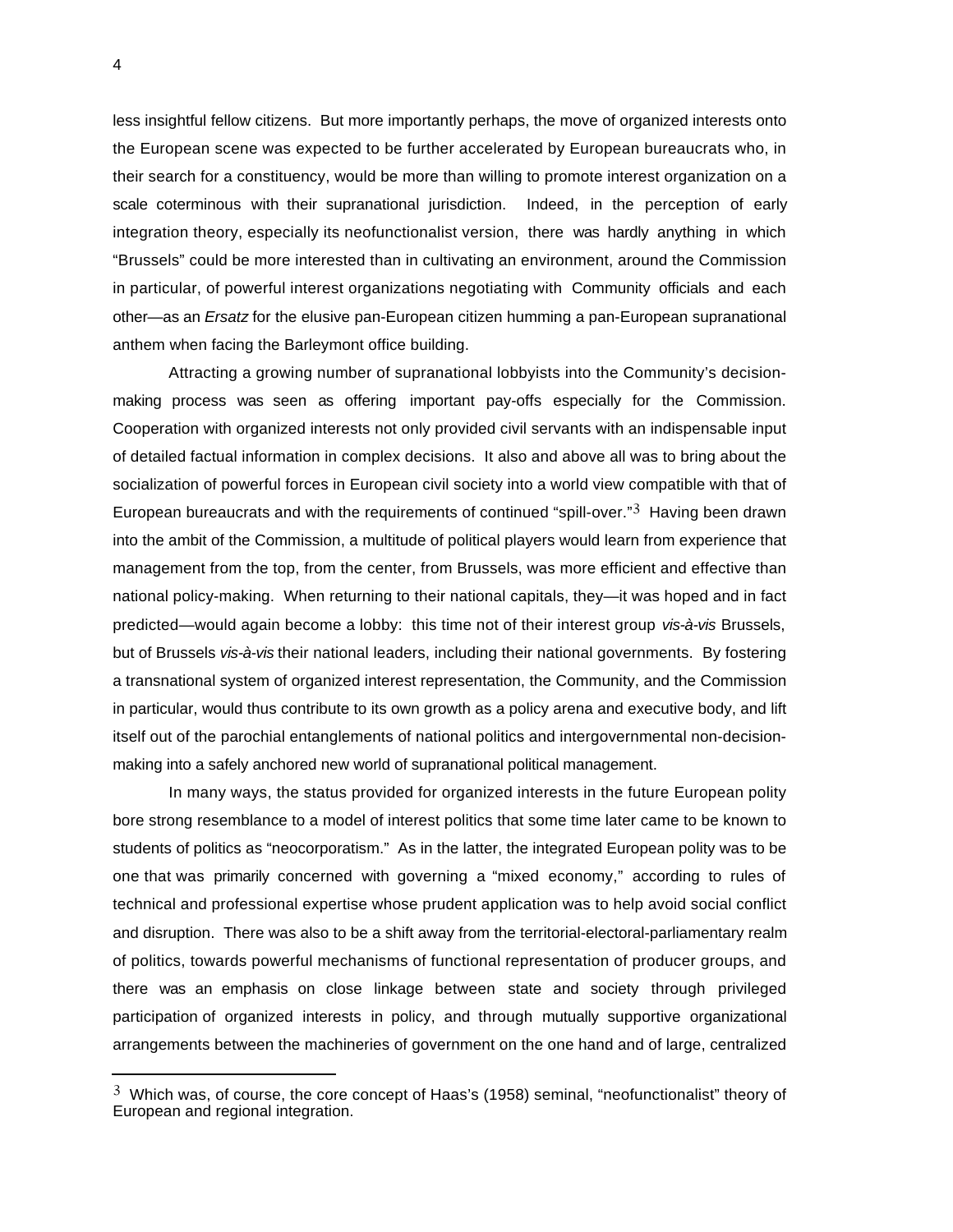interest organizations on the other. Above all, there was the idea of the future European political economy being kept together by a combination of technocratic professionalism, shared among all major players regardless of divergent specific interests, and a web of dense and durable, bi-, tri-, and multilateral bargaining relationships, involving public and private bodies alike, that was seen as contributing to order, if not through common values and shared interests, then through strategic imperatives of self-restraint and compromise reflecting and respecting the complexity of a modern society and economy.

But while motivated speculation about the politics of a unified Europe prepared the ground for the (re-) discovery of (neo-) corporatism as a concept,  $4$  it was not at the European level that modern corporatism as a reality was finally found. When in the early 1970s students of European integration, in despair over their subject searching for new themes (Haas 1976), turned their energies to comparative politics, they recognized at the level of European nation-states something that looked conspicuously like what integration theory had long had in mind for Europe as whole. At the time, European nation-states were almost universally turning to centralized bargaining among firmly institutionalized class and sectoral interest groups—facilitated, moderated, and supplemented by the government—as a reaction, first, to the turmoil of 1968 and 1969, and as a recourse, second, against the dislocations of the economic crises after 1973, and especially against the threat of inflation in societies with a strong labor movement whose governments were afraid of reneging on the postwar Keynesian welfare state commitment to politically guaranteed full employment. In turning to "neocorporatist concertation," as it came to be called, national governments appeared to be doing precisely what integration theorists had been counselling the European Community and the European Commission to do: in order to integrate their political systems, they were relying more and more on deals with interest groups, as distinct from electoral and parliamentary participation; they were sometimes bypassing, and generally downgrading, their parliaments as places of political decision-making; they were attempting to govern through compromises with and among organized interests; and they were generating obligations of special interests to the collective good, not through legislation passed by parliamentary majority, but through collective bargaining in all possible forms and manners (Lehmbruch 1979).

 $4$  This connection is particularly visible in the work of Philippe Schmitter. See Schmitter (1979; 1988a; 1989).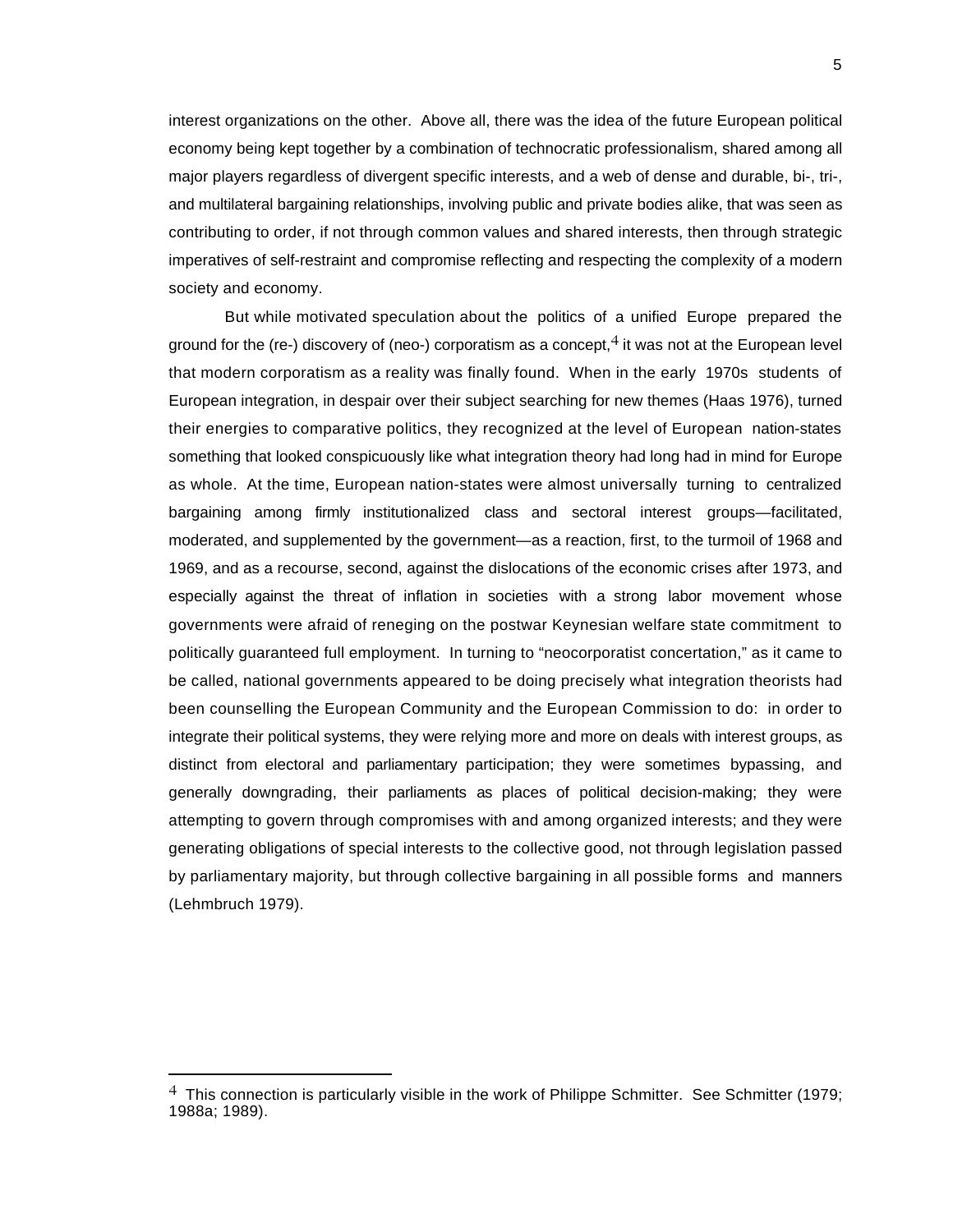#### **THE FAILURE OF EURO-CORPORATISM**

Not that there was nothing like that at all at the European level. But compared to the prototypical national political systems of the time, interest representation around and within the Community always looked much more "pluralist" than corporatist: more organizationally fragmented; less hierarchically integrated; more internally competitive; and with a lot less control vested in peak associations over their affiliates, or in associations over their members. Tellingly enough, union and business association officials who were transferred to Brussels in the 1970s more often than not perceived this as a falling from grace at home and as a, usually well-paid, elimination from the excitement of domestic power games and succession struggles—as opposed to accession to a new center of political power. By the mid-1970s at the latest it had become clear that, belying the predictions of integration theory, the Brussels system of functional representation had failed to develop into a corporatist engine of supranationalism.

Why was it that a centralized pattern of interest politics did not emerge at the European level when it was so common in national polities? On the surface at least, this was not for lack of trying. It is true that—compared to its predecessor, the European Community for Coal and Steel—the European Economic Community was from the beginning less *dirigiste,* more freetrade, and less labor-inclusive. Still, the Treaty of Rome paid tribute to the idea of an institutionalized tripartite "social dialogue," most visibly in the form of the Economic and Social Committee (ESC). While the Committee included representatives of national governments and the Community bureaucracy, its principal purpose was to give the "social partners," capital and labor, some form of privileged access to Community decision-making, as well as an opportunity to meet and, it was hoped, deal with one another on, as it were, Community territory. However, given the overwhelming influence of conservative parties in the governments of the six Member countries, the ESC never assumed much substantive importance (Nugent 1989, Lodge and Herman 1980), and in spite of labor's ritual demands for a "social Europe" the "common market" remained essentially that: a customs union committed to liberalism and free trade.<sup>5</sup>

To an extent, this changed after 1968. With the accession to power of social-democratic parties in major member countries, and with national political elites still suffering from the shocks of their respective "autunni caldi," the first Paris summit of the heads of states and governments inaugurated an ambitious program to extend the domain of the, newly merged, European

 $5$  Where, in addition, the principal lines of cleavage were not between capital and labor but between "Gaullists" and "Atlanticists," and between the proponents of supranationalism and national sovereignty. As these conflicts began to dominate and eventually block the Community's agenda in the 1960s, introducing social questions in addition would probably have appeared hopeless from the beginning.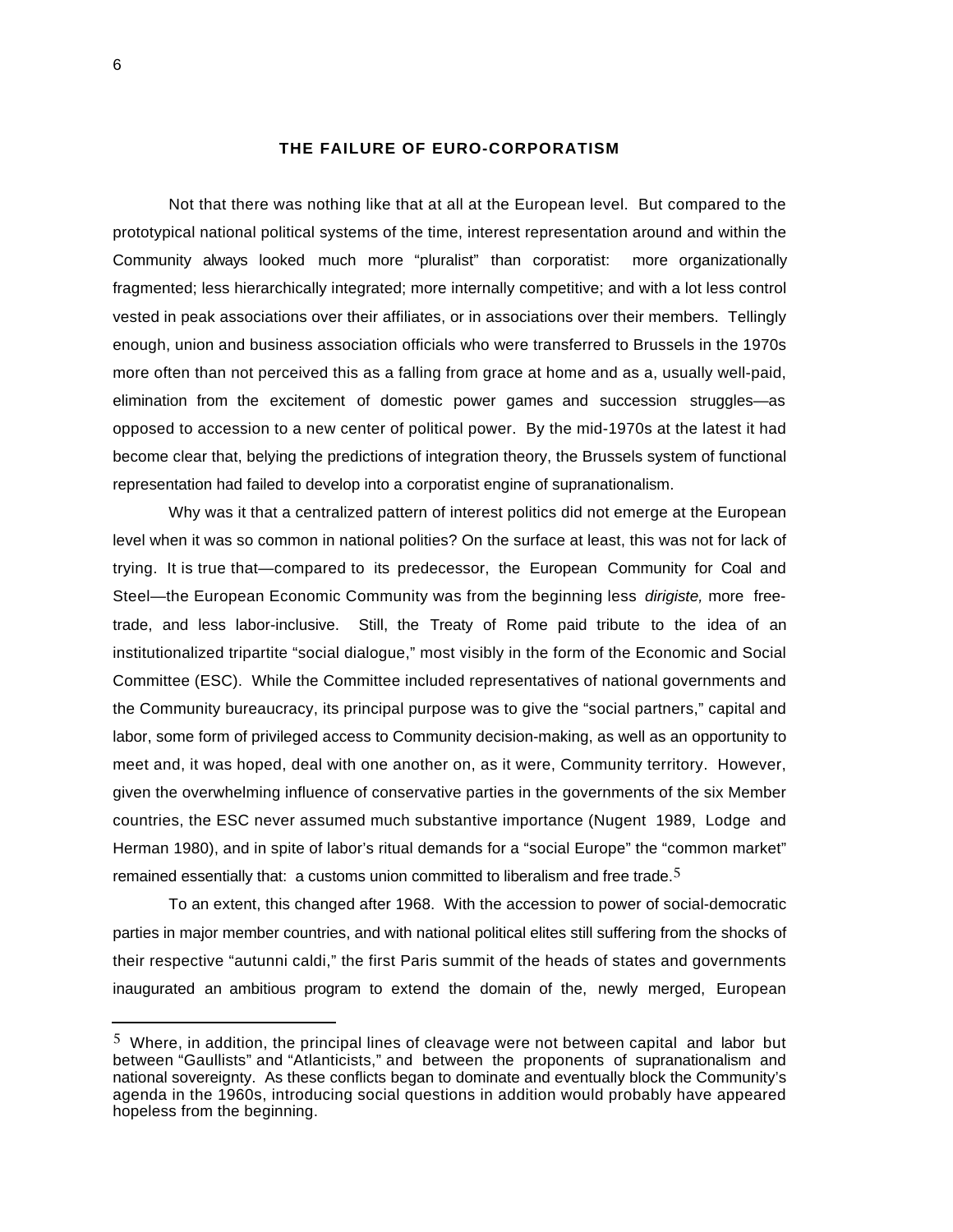Communities to a wide range of social policies. Subsequently, for a short intensive period between 1970 and roughly 1974, it seemed that labor was about to capture the same or similar substantive concessions and institutional privileges at the European level as it was picking up simultaneously in individual countries. If at all, it was during this time that labor leaders, in the way predicted by early integration theorists like Ernst Haas, began to take "Europe" seriously as a political arena in which to launch strategic initiatives.<sup>6</sup> It seems, however, that the hopes of the early 1970s for a meaningful "social dimension" of the European Community dissipated as fast as they had grown—and clearly much faster than in national systems—and that the initial enthusiasm about a new "Europe of the worker" rapidly gave way to the sober realization that in a supranational polity, labor participation in tripartite governance is even more difficult to win and sustain than in traditional nation-states.

Rather than in neofunctionalist terms, the answer to the puzzle of the stagnant record of European interest politics will have to be given in a language that recognizes the importance of conflict and power and does not submerge politics in the technicalities of managing sectoral "spillovers." In a nutshell, there was and is no corporatism in Brussels because *labor* lacks the resources to impose it; because *capital* not only has no interest in it but has unique opportunities to prevent it; and because the European quasi-*state*, the Community, does not have the capacity to induce, facilitate, and underwrite it. Since the same factors are still at work and continue to shape the structure of interest representation in Europe, we will address them in some more detail.

(1) *Labor Weakness.* There is reason to be believe that a highly organizational and political capacity of labor in the formative period of a polity is of particular importance for the growth prospects of a centralized, publicly institutionalized interest politics. This is because more than anything else, it is the strength of labor as a collective actor that promotes the emergence of an active, interventionist, nonliberal state—a state that, in turn, may then institutionalize both labor and capital as principal participants in a centralized, corporatist bargaining structure. Since European labor was always as disorganized supranationally as it was organized nationally, there never was a chance for the kind of political power balance to develop that would have allowed the Community, as a state-in-waiting, to achieve enough "relative autonomy" to intervene in the organizational structures, not just of labor, but also of capital.

The low development of labor's organizational strength at the European level is above all related to the wide regional disparities in the European Community and the resulting divisions of interest among national labor movements (Campbell 1989; Visser 1989; Alexander 1989). This

i.

 $6\,$  Not that Haas would have predicted, or approved, the substance of those initiatives which, to a large part, was clearly outside the spectrum of the "pluralist industrialism" of the 1950s and, in the eyes of many observers, signalled a return to "class conflict" and "ideology." See Haas (1976).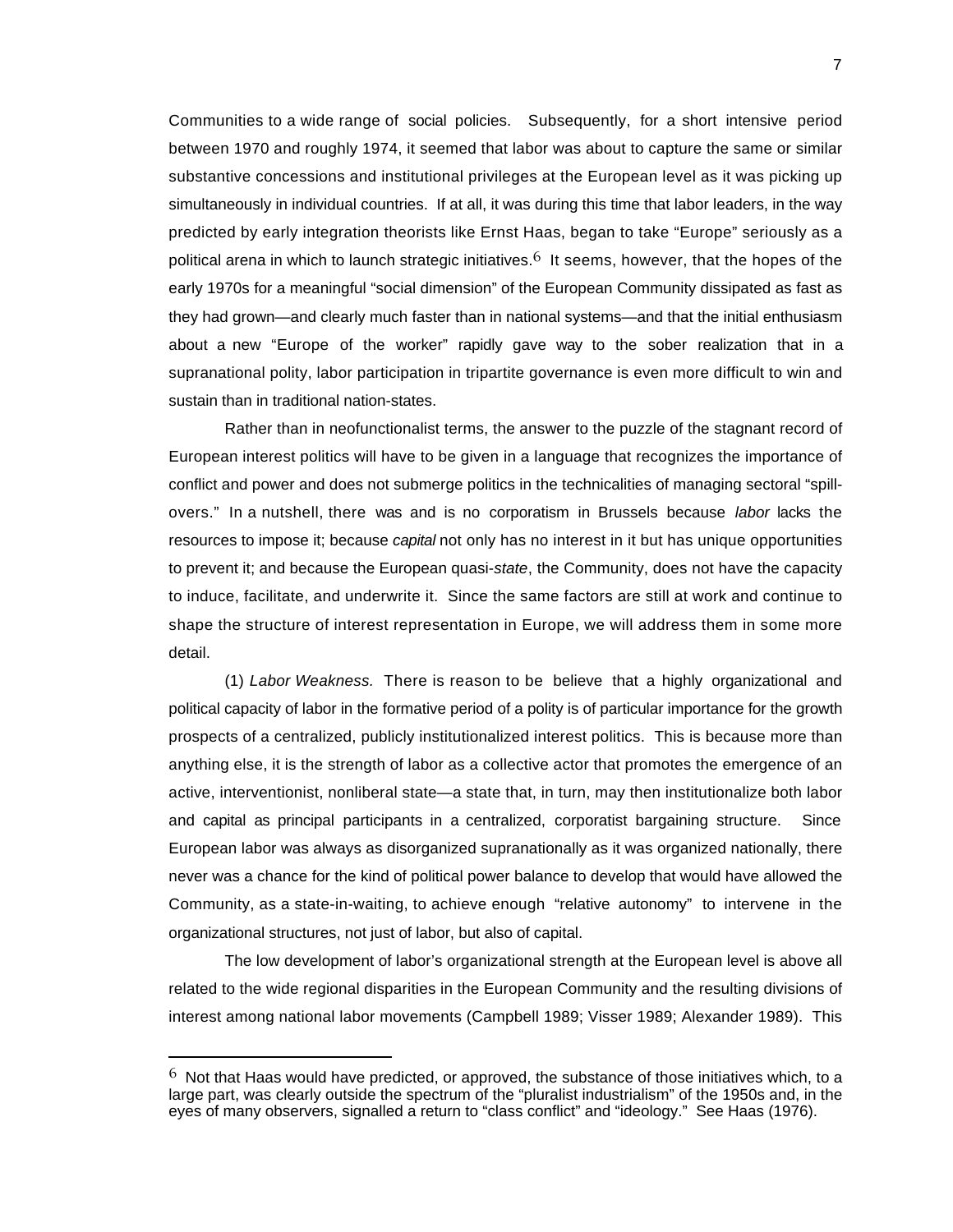condition has existed for a long time, but it was exacerbated in the mid-1980s by the accession to membership of the three Mediterranean countries, Spain, Portugal, and Greece. Average wages in Portugal are equivalent to less than 20 per cent of the average West German wage.<sup>7</sup> The vast differences in trade union concerns and strategies to which this gives rise are reflected, among other things, in the traditionally low significance for their affiliates of European sectoral and intersectoral union confederations. While for trade unions from advanced economies a joint European strategy is unlikely to offer improvements over what they have already gained on their own, to unions from weaker countries common demands typically appear unrealistically ambitious and far remote from their everyday practical concerns. Moreover, to unions in rich countries common labor standards, even if they are just setting a floor, may appear to threaten their own, higher standards. Still, and at the same time, they may *exceed* the marginal productivity of the workforces of less wealthy countries, thereby undermining their ability to take advantage of increased capital mobility and attract foreign investment (Padoa-Schioppa 1988). While it is *also* true that common standards may help unions in weaker economies to make more progress than they otherwise would, and while they may make it easier for more affluent working classes to defend their employment against capital migration, bringing the different interests together and finding a compromise acceptable for both sides is far from simple. Indeed, uniting national union movements behind European programs and policies—for example in the European Social Dialogue (Cressey 1989; European Foundation for the Improvement of Living and Working Conditions 1989)—always required great political effort and skill. Even where these were successfully applied, the joint policy platforms that were adopted often had to be left deliberately vague and rarely were more than symbolic in character.

In addition and exacerbating their difficulties, European union officials always had to face tendencies among their constituents either to seek national solutions and ignore the supranational level altogether or to pursue their "European" interests through intergovernmental channels, using their access to home governments to work through the national embassy in Brussels in lobbying the Commission or, more likely, through the Council of Ministers (for a case study, see Teague 1989). Frequently such initiatives were coordinated with the respective national peak associations of employers, resulting in trilateral national coalitions pursuing joint objectives in competition with other countries and thereby effectively cutting out, or starving off, the European system of functional representation. This contributed importantly to the failure of attempts, especially by the Commission, to establish a trilateral European system of

<sup>7</sup> According to *Eurostat Review 1977-1986*, hourly labor costs for manual and nonmanual workers in 1984, expressed in ECU, were highest in West Germany. Portuguese labor costs amounted to 16 per cent of the German level, and the respective figure for Greece was 28 per cent (UK: 63; France: 86). Later data or more exact measures are not at present available.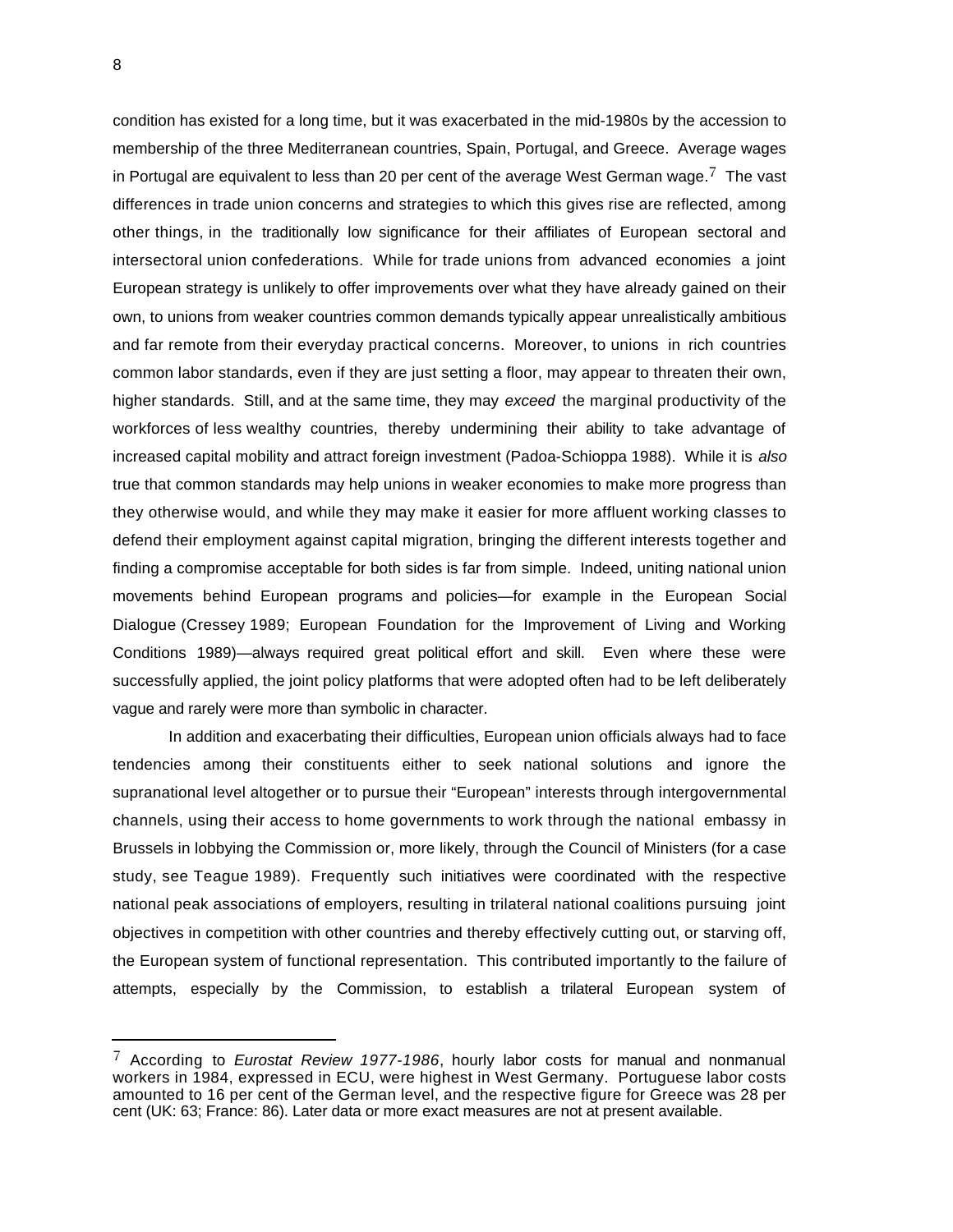neocorporatist political bargaining and exchange in which the Commission could have played the part of a nascent central government (Wallyn 1988).

There is no reason to believe that a broadly institutionalized Social Dimension of the Internal Market, assuming for the moment that it will come to pass, will make consensus-building in European labor organizations less difficult. If outcomes matter more, interest differences assume more weight. Organizational, political, and ideological differences, important as they may still be, are likely to be less crippling in this respect than differences in national labor market structures, training systems, or living standards. Trade unions from rich countries traditionally offer their poorer counterparts assistance in the pursuit of aggressive demands for wages, holidays, social security benefits, etc. But what to them may appear to be internationalist concern for their fellow workers' rights and well-being may be perceived by the latter as designed to protect their richer brothers from capital outflow and subsequent job loss (Streeck 1990b). As long as calls for Community-wide labor standards have no practical consequences, they are likely not to be opposed by unions in weaker economies. When confederal policies may have a real impact, however, their formulation could become more contested.  $8$ 

(2) *Business Resistance*. An important further reason for the organizational weakness of European labor is the absence, on a wide range of critical subjects, of an active interlocutor on the part of capital. European capital is strongly represented in Brussels by lobbyists for individual firms, as well as through sectoral and subsectoral trade associations (see Butt Philips 1985; Platzer 1988; Sargent 1985). The interests that these defend are primarily those of enterprises and industries demanding protection and/or (de-) regulation of their product markets. While sometimes the same channels are also used to address social policy concerns—for example in the 1970s, to defeat European Community directives on workforce participation and consultation—this is not their principal purpose. In fact, many of the *producer interests* firms and trade associations pursue in Brussels are by and large, and more or less tacitly, shared by their workforces, with business interests often functioning in effect as vertical associations of "particularistic," "syndicalist" firm-specific or sectoral interests of workers. $9$ 

By comparison, the interests of firms *as employers* are typically not directed at extracting favorable policies from Community bodies. European business has consistently refused to contribute to a transfer of social policy matters from the national arenas to tripartite political bargaining in Brussels. While firms and their associations are always available for formal and informal consultations, binding decisions are typically opposed, usually with reference to widely different conditions and the need for "flexibility." In this respect, it is important to note that getting

 $8<sup>8</sup>$  I owe this point to a recent unpublished paper by Peter Lange.

 $9\,$  On the difference between class and producer interests, and its reflection in the organizational structures and strategies of business, see Streeck (1990a).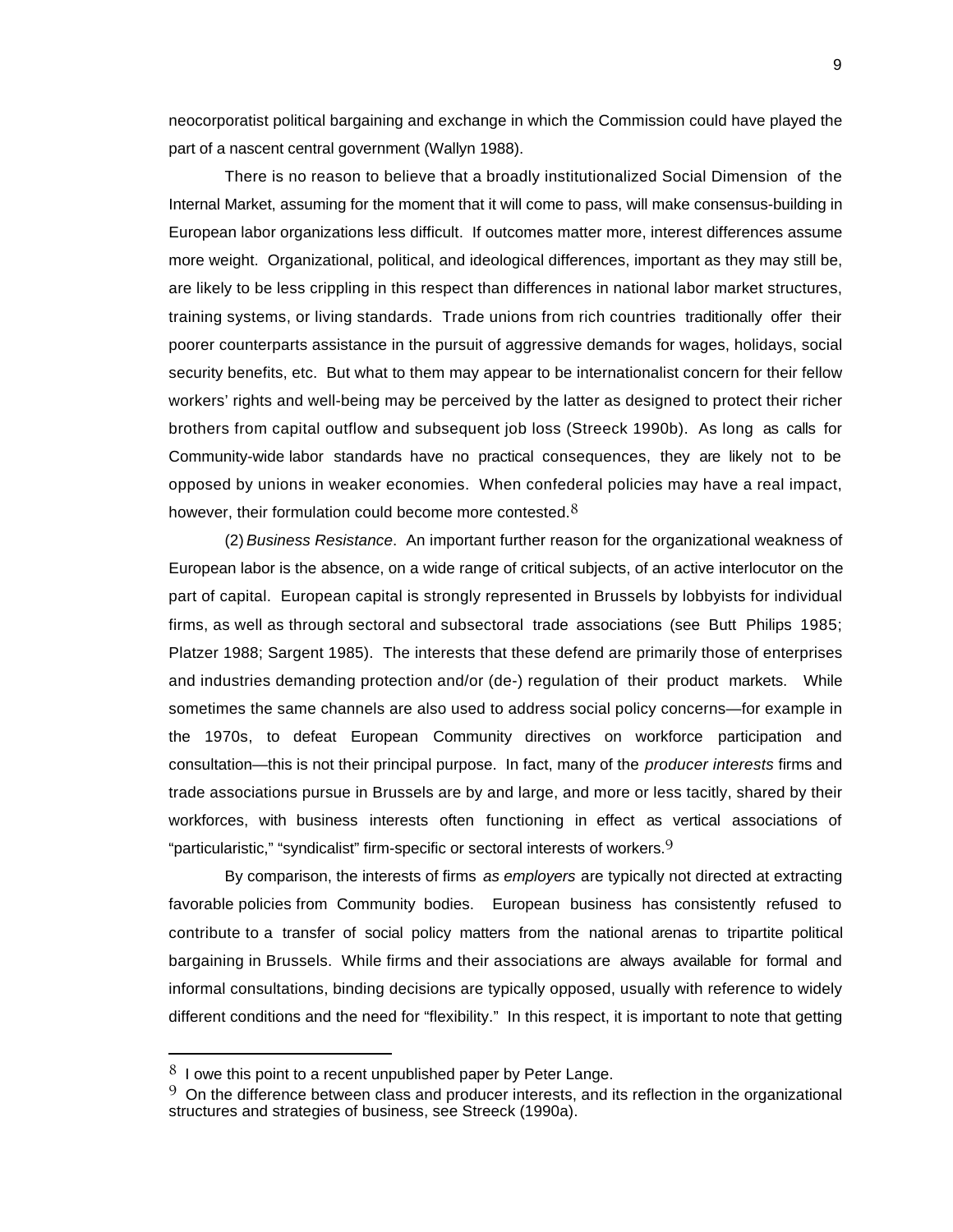its will and keeping tripartite social policies at a minimum did not require any major organizational effort from business. Quite to the contrary, to protect the Brussels body politic from contagion by the neocorporatist disease that befell European nation-states in the 1970s, all business had to do was refuse its European peak associations the competence to enter into binding obligations on behalf of their national constituents. A trilateral polity can exist and grow only if all three sides are sufficiently centralized to take part in it. By not organizing strongly at the European level, employers were and still are able to confine institutions like the ESC and the Social Dialogue to a strictly nonbinding, consultative status. The growing frustration of European trade unions, especially in the 1970s, with the minuscule results of long and complicated discussions in Brussels, and increasingly with the European Community as such, was in large part due to the political strength business was able to draw from its organizational weakness. $10$ 

Nowhere else is the contrast as stark between the neofunctionalist image of interest groups centralizing their organizations and activities at the European level and thereby pushing regional integration forward, and the realities of European business associations. The implicit assumption in much of the neofunctionalist writing is that in a set of interdependent economies, a centralized pursuit of group interests is always and unproblematically the rationally superior alternative to traditional national or subnational strategies. The example shows, however, that there may indeed be policy arenas, such as social policy and industrial relations, where *different levels of regulation favor different social interests* and where groups that are favored by decentralized regulation or by the unfettered operation of "market forces" find it easy to *prevent centralization of regulatory capacity at the supranational level by refusing to "play" and build up the necessary organizations.* The result, clearly not foreseen in neofunctionalist thinking, is the *emergence of interdependencies in the process of economic integration without "spillover" into simultaneous growth of regulatory institutions* capable of controlling them, so that in such cases *integration and deregulation fall into one.*

(3) *Lack of State Capacity.* Even and perhaps particularly in a democracy, large, encompassing organizations—if they are to grow, remain viable over time, and take part in sustained corporatist bargaining—need to be cultivated, supported, privileged, and monopolized by a sympathetic institutional environment, and preferably by an active state capable of more or less purposive and autonomous intervention in organizational structures. Much of the corporatist debate of the 1970s was on the question of whether a strong state is a precondition for strong

 $10$  In addition, of course, there was the fact that whatever consensus may have been reached between the "social partners" in, for example, the Economic and Social Committee, had to find the support of more powerful bodies such as the Council. Typically, in the past as today, employers objecting to centralization of social policy had reliable allies in national governments concerned about their sovereignty. To the extent that social policy is, formally or informally, subject to unanimity requirements, interest groups that prefer decentralized decisions need to find just one government to hold up any "corporatist" bargain that is not to their taste.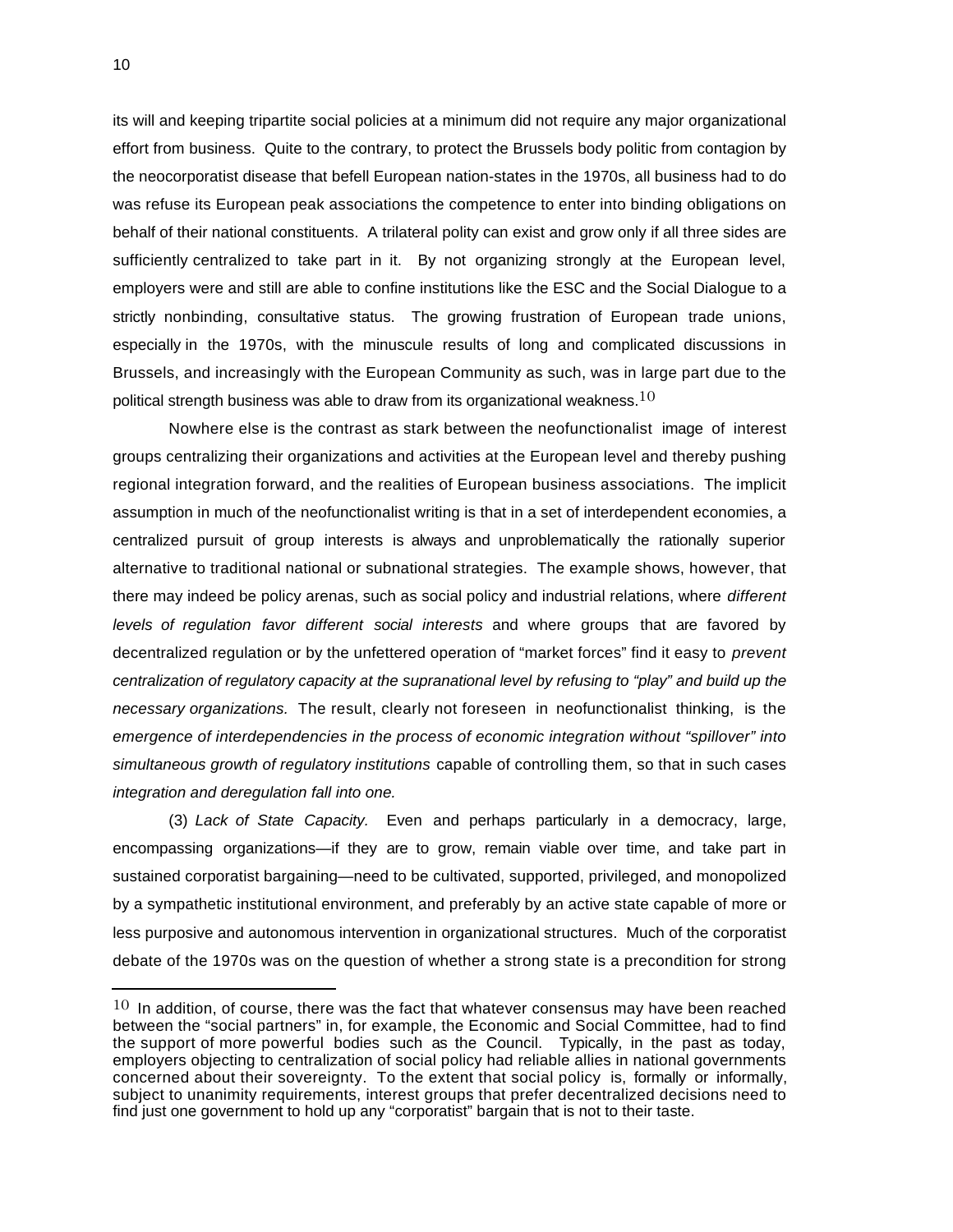associations, or conversely whether strong associations can develop without, and may even substitute for, a strong state. Based on national observations and crossnational comparison, what seemed to emerge as a tentative consensus assigned a prominent place to the indispensable contribution of public power even in cases of "societal corporatism" (Cawson 1985; Grant 1985). From this perspective, the neofunctionalist expectation that a weak, fledgling nonstate like the European Community should be able to launch a system of interest associations that would in return be capable of increasing the Community's power and its state-ness, especially in relation to the established nation-states, appears vastly exaggerated.

The European Community does not command the legal and organizational design capacities necessary to reshape powerful interest organizations rooted in civil society. Whatever capacity it may have in this respect is vastly inferior to that of the Community's nation-states, from which it is derived in the first place. Moreover, the policy-making process in the Community is by far too fragmented and dispersed to place a sufficiently high premium on interest organizational centralization at the European level. In the history of the Community up to the present time, intergovernmentalism and the veto powers of individual nations were typically strong enough to preempt or modify centrally made decisions. In a situation like this, organized interests have no other choice, even if they were otherwise inclined, than to maintain a strong national base and to cultivate established national channels of influence. This, as has been pointed out, holds in particular for groups and in policy arenas *where the interest is more in nondecisions than in decisions*. As long as the Community—i.e., its genuinely supranational institutions such as the Parliament and the Commission—cannot on their own appropriate policy issues, their ability to influence the structure of organized group interests will remain dismally low.

# **CORPORATISM, THE NATION-STATE, AND THE DEREGULATION OF EUROPEAN ECONOMIES**

There are, however, more, and equally important and vexing, relationships among corporatism, nationalism, supranationalism, and the power structure of the political economy. The heyday of corporatism in the 1970s was a period of distinctly *national* responses to the catastrophic deinstitutionalization of the capitalist world economy that started in the late 1960s, and the ensuing, rapidly rising, domestic and international disorder. Apart from the United States where the absence of a European-style resurgence of labor militancy (see the book by Crouch and Pizzorno 1978) in 1968 had set the stage for a strategy of economic recovery through deunionization and deregulation, governments almost everywhere experimented with centrally negotiated "social contracts" of all sorts, as a homemade replacement, or functional equivalent, for the now defunct set of international institutions that had in the past provided at least some form of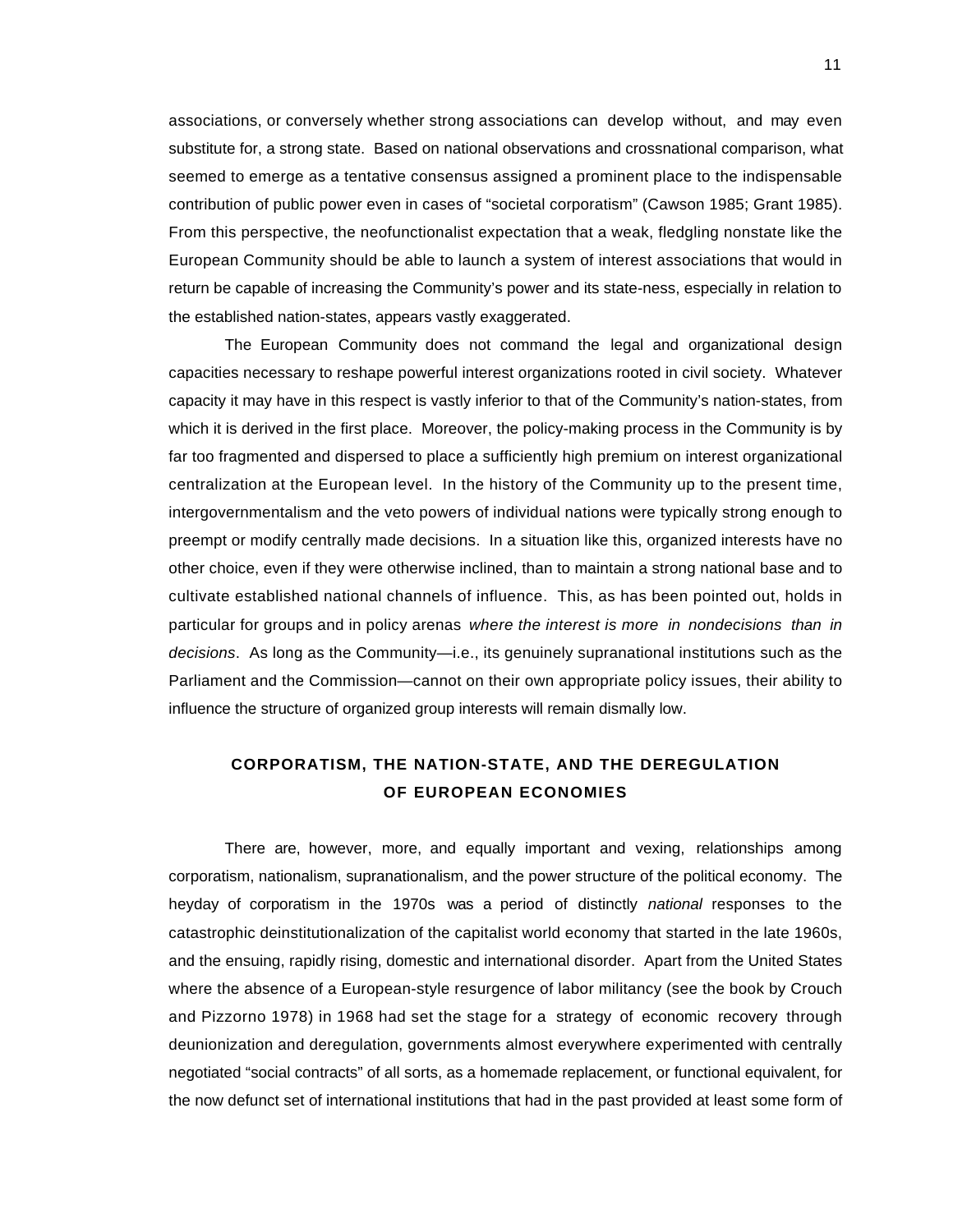stability for and among competing capitalist nations—by, for example, imposing and enforcing external "balance of payments constraints" that helped national governments keep domestic "discipline." To an important degree, corporatist concertation in the 1970s must be understood as a sometimes desperate turn to domestic political and institutional resources in a search for solutions to what really were international problems—a turn that reflected the almost complete absence on the eve of the crisis, in spite of three decades of international institution-building, of technically viable and politically legitimate mechanisms of international cooperation (McCracken et al. 1977). There is no doubt that the frequently made association of corporatism and economic nationalism has a strong basis in fact, not only for the 1930s but also for the 1970s.

Recourse to corporatism, or attempted corporatism, in the early 1970s was had also and in particular by member states of the European Community. Indeed if the Community was mentioned in Europe at all during that period, it was to point out how useless it had proven as an instrument for tasks like the restoration of a stable monetary environment; for working out a common energy policy with the United States and, perhaps, OPEC; or for fighting inflation and unemployment. The "dark age" of the European Community was above all a time when European national elites seemed to believe as a matter of course that the supranational European institutions they had set up in the 1950s and 1960s, embedded in a relatively stable world order, could not serve as a suitable tool for the restoration of that order, and that therefore everybody had to find their own national solutions.  $11$ 

Corporatism, we have maintained, was adopted as an alternative to international responses, including European ones. At the same time, the use of domestic concertation on a large scale was bound to make international concertation even more difficult, and thus contributed further to bringing the process of European integration, including the building of a Europeanlevel system of interest politics, to a halt. This was not only because emerging national corporatisms diverted the attention of policymakers and association officials away from "Brussels" and back to national capitals, or because attempts at international cooperation would have added further complexity to the domestic bargaining process, thus reducing elites' degrees of freedom and making compromise more difficult. It was also, and more importantly, because different

 $11$  Of course, the period in question—we are talking about the years from about 1970 to, roughly, 1975—was also notable for vigorous attempts by unions and social-democratic governments to move the European Community to the left. With hindsight, this may be seen as another manifestation of the general confusion and indecision of the period, when the Left was still benefitting from the momentum of 1968 while the Right was slowly beginning to mobilize its counterattack with the support of, as it were, 1973. Moves towards a "Social Europe" may in this situation well have appeared as aggressive advances of Social Democracy at Community level, adding another reason for business and its political allies to hold back on European integration. Having not been able to escape national corporatism after 1968, there was no reason for them to accept supranational corporatism in addition at a time when the tide was already beginning to turn in their favor.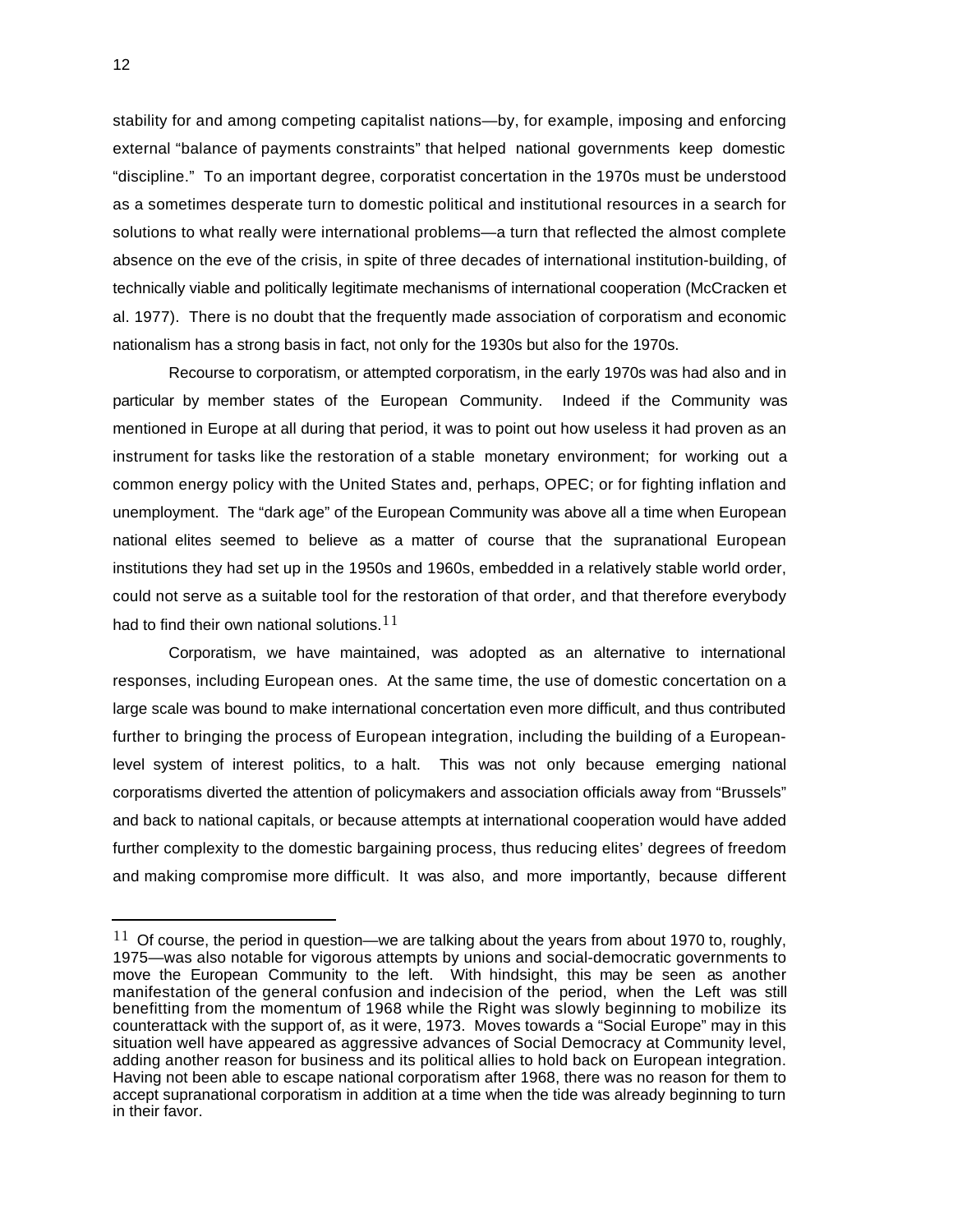countries turned out to be differently equipped institutionally for corporatist concertation. While corporatism worked in some places, it dismally failed in others, and in yet others it worked for a while but created accumulated problems that later came home to roost. The economic performance of different capitalist economies thus became more divergent than ever in the 1970s, and as the history of European integration testifies, divergent performance is all but conducive to countries giving up a share of their sovereignty—the weak ones being afraid of becoming subservient to the strong ones, and the strong ones seeing no need and being afraid of diluting their national success.

Second, it almost follows from the above that the resurgence of European integration, as signified by the Single European Act and the Internal Market project, was more than just incidentally related to the demise of national corporatisms in the early 1980s. If anything, it had been the shared experience of a rapid decline in their "effective sovereignty" (Hoffmann 1989) that had undermined the capacity of national states in the developed capitalist world to sustain the kind of social contracts that they had entered into in response to the crisis. The neocorporatist exercises of the 1970s had in large part been attempts to shore up the systems of economic and social policy-making that had been put in place under the postwar settlement (Gourevitch 1986), and prolong their life beyond that of the international environment in which they had originally been embedded. Ultimately, it turned out, this was not possible. The changes in the international position of the United States that had exhausted its capacity to act as a benevolent hegemon had gradually given rise in the 1970s to a domestic move away from the New Deal compromise, to a political economy that sought competitiveness through deregulation and deunionization and abandoned the social-democratic principle that wages and social conditions were to be taken out of competition. After the final defeat of the Labor Law Reform Act in 1978, the Federal Reserve could feel free to respond to the second oil crisis with a dramatic increase in interest rates, ending inflation at the price of deindustrialization and causing a further, probably irreversible decline in union organization. In the early 1980s, with effectively deregulated, worldwide integrated capital markets, the destruction of American trade unions paid off handsomely in that it gave the United States the "flexible" markets and the "confidence" of financial investors required to underwrite an expansionist fiscal policy that has been ironically characterized as "Keynesianism in one country."

From the perspective of other capitalist countries, that term would appear to have carried a particularly ominous connotation. As the French socialist government after 1981 was soon to find out under the watchful eyes of other political elites, the dynamics of the international political economy after the second oil shock were governed by the old Roman imperial maxim, *quod licet Jovi non licet bovi.* Keynesianism had ceased to be universally available; it had become limited not just to one, but to *only* one country. Being so much larger than everybody else and, as a consequence, so much less internationalized; having broken its unions; being still in control of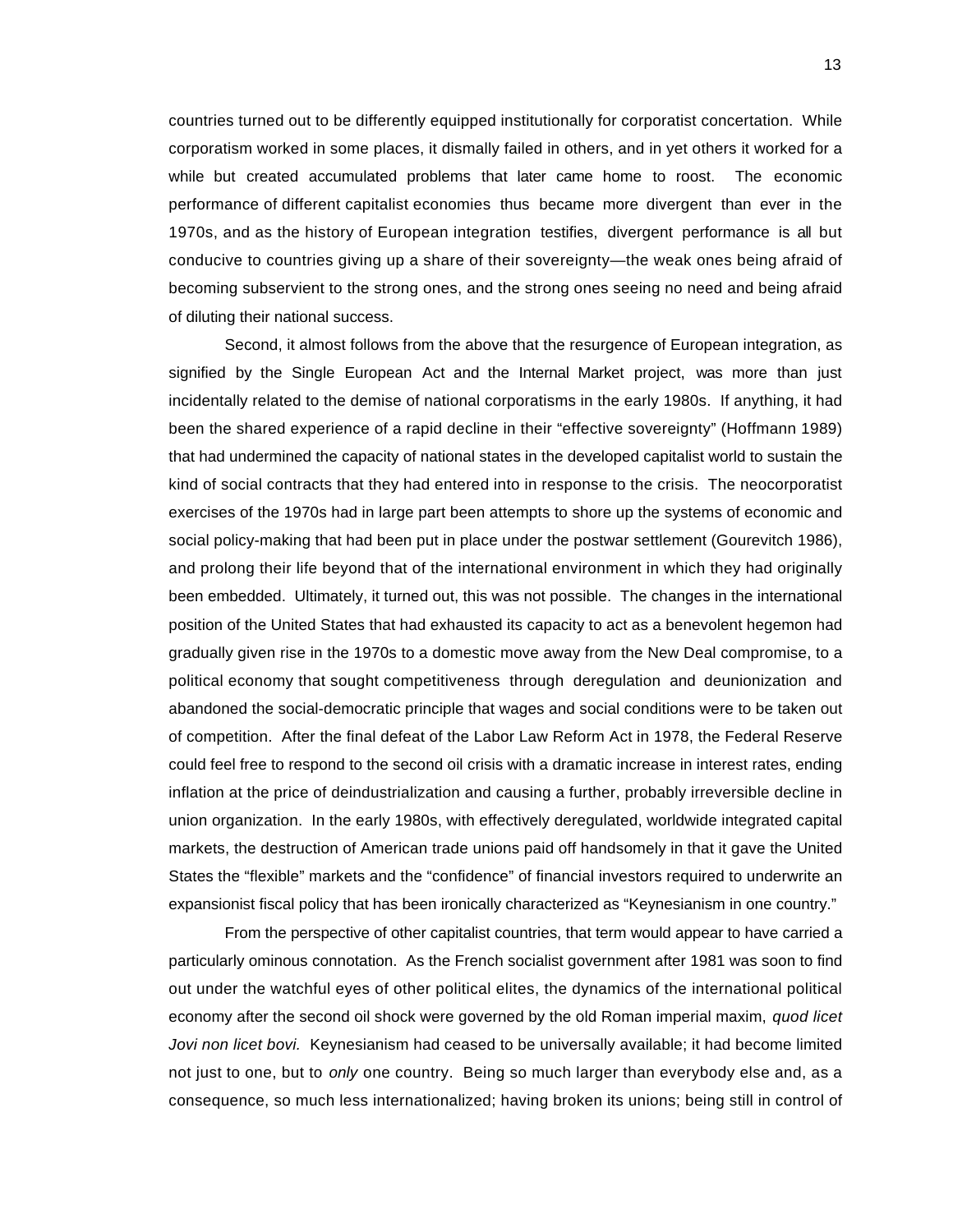the *de facto* world currency while no longer accepting the responsibilities of world banker; and for all these and other reasons being able to attract and maintain the confidence of what is euphemistically called "the financial markets," in spite of gigantic and growing deficits in its budget and foreign trade—the United States could effectively and successfully apply fiscal stimulus, whereas the others could not without their capital running away and holders of financial assets dropping their currencies at their doorsteps. In fact, arguably one reason why they could not was that the United States could, and did, syphon off resources that, in earlier, better times, would have gone into industrial investment in other countries.

The important point here is that some sort of effective Keynesian-expansionist capacity would appear to be indispensable for the kind of corporatist concertation and social contract bargaining that was to stabilize non-American capitalisms in the 1970s. As much as these systems may otherwise have differed, under the rules of corporatist bargaining a state that cannot with any reasonable prospect of success promise to apply its fiscal and monetary policy tools to alleviate unemployment, cannot possibly hope to gain concessions from unions or to influence settlements between unions and employers by, for example, offering to improve the terms of the bargain through a corresponding economic policy (Regini 1986). To put the use of its sovereignty up for negotiation, a state needs to have sovereignty in the first place. As the effective sovereignty and, subsequently, the Keynesian capacity of European nation-states faded, so did corporatism—and with it the Social-Democratic project of politically guaranteed full employment.

Of course, not all of the causes for the demise of sovereignty and, therefore, national corporatism originated in the deinstitutionalization of the international economy or in the internal politics of the United States and the "deflationary bias" it introduced in the world capitalist system. A more general explanation should be found in the growing interdependence among capitalist economies—or better, inside the capitalist world economy—which in the typical West European country has now increased the external contribution to its national accounts to a level where it can no longer be treated as a mere addition to a primarily domestic economy. As the French have learned, and everybody else from the French, interdependence does not make it impossible to create jobs by Keynesian stimulus; but unless a country has the size, the currency, and the social system of the United States, chances are that many of those jobs will emerge outside the territory whose government has increased the national debt to create them. Given the absence of international institutions to manage such interdependence, governments in the early 1980s felt hard pressed, or saw a golden opportunity depending on their political complexion, to withdraw the political full employment promise of the postwar period and yield control over the restoration of prosperity and employment in their internationalized national economies to "the market," including a deregulated labor market—in effect accepting the increasingly demanding conditions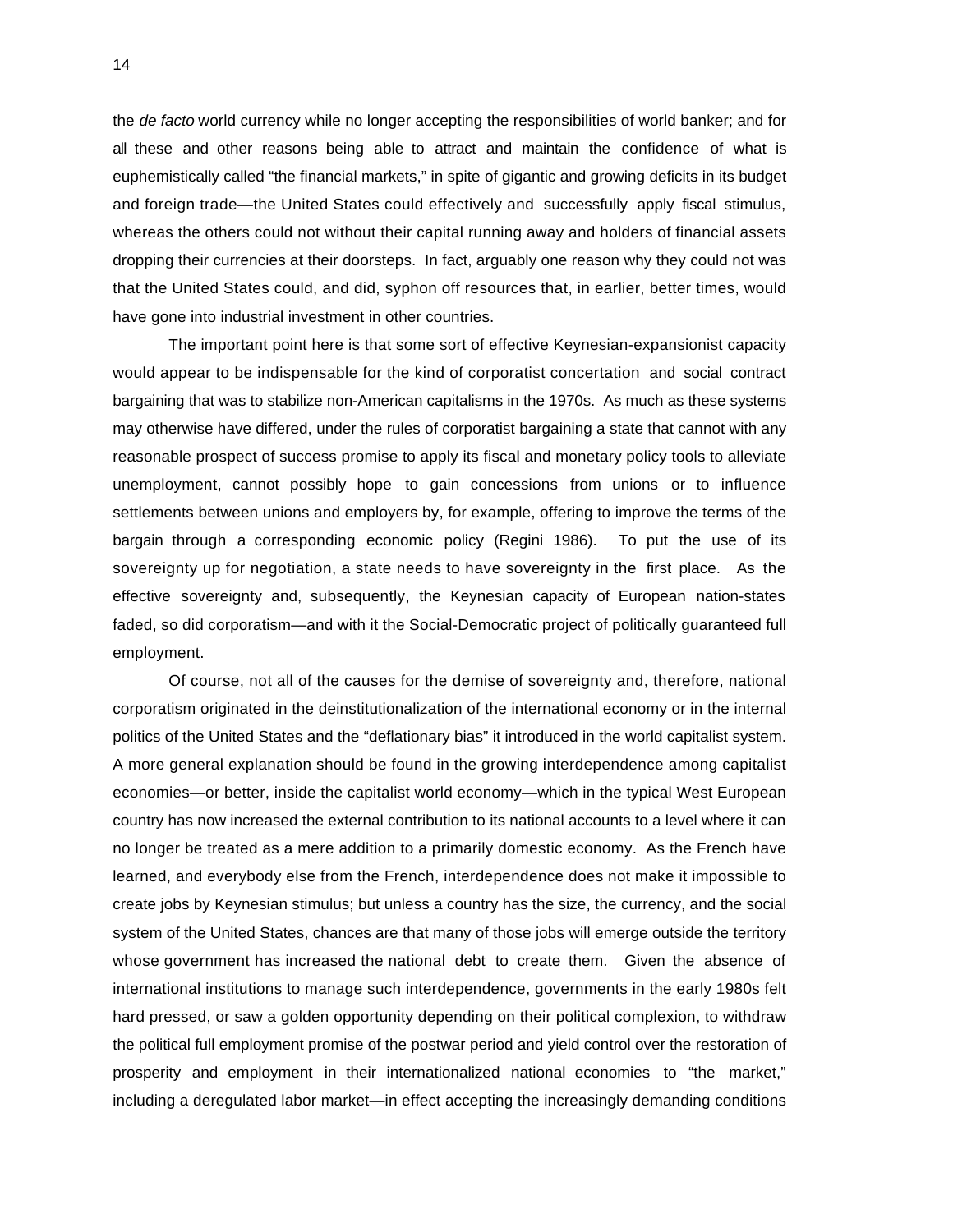placed by capital holders on industrial investment and conceding what Burnham once called "domestic sovereignty" to what is euphemistically referred to as "market forces."

Deregulation thus spread—from the United States to Britain, the country with the most open capital markets, and from there to the European continent. What it involved was a more or less forceful, and more or less successful, attack on the accumulated "rigidities" that more than three decades of "mixed economy" had left. In many cases, this included the dismantling, or at least the disregard, of structures of collective bargaining and domestic compromise that already under the late Keynesian regime had more and more been perceived as obstructing industrial adjustment. Where dismantling got stuck, the proven inability of governments to deliver on employment, and their growing unwillingness to try, together with the insistence of unions on concessions and institutional monopolies that capital and governments felt they did no longer need to provide, created the atmosphere of "Euro-pessimism" and "Euro-malaise," not to mention "Euro-sclerosis," that was so pervasive in Europe during the first half of the 1980s.

The Internal Market project emerged at this time and in this context.<sup>12</sup> If one wants a shorthand explanation for the renewed momentum of European integration in the mid-1980s, one would probably account for it as the result of an alignment between two broad interests: that of large European firms struggling to overcome perceived competitive disadvantages in relation to Japanese and US capital, and that of state elites seeking to restore at least part of the political sovereignty they had gradually lost at the national level as a result of growing international interdependence. Unlike in the crisis years of the 1970s, European large firms seem to have resolved at some point in the early 1980s that using their clout in national political arenas to get protection from foreign competition—through subsidies, technical standards serving as nontariff trade barriers, or privileged access to public procurement contracts—had become counterproductive given the increased size of production runs and investments required for world market competitiveness. Instead of trying to benefit from the economic nationalism that had made European integration grind to a halt in the 1970s, business throughout Europe seems to have become willing in the 1980s to join forces with political elites which, under the impact of their economies' poor performance, and with worldwide policy coordination with the United States and Japan out of reach, found themselves under pressure to seek a *supranational pooling of eroded national sovereignties over economic policy,* to recapture collective autonomy in relation to the United States and to begin to organize a competitive response to the Japanese challenge.

The main concession governments seem to have made in return for business giving up previous claims for national protection was that the future European political economy was to be significantly *less subject to institutional regulation—*national or supranational—than it would have

 $12$  For more detail, see Sandholtz and Zysman (1989); Streeck (1989).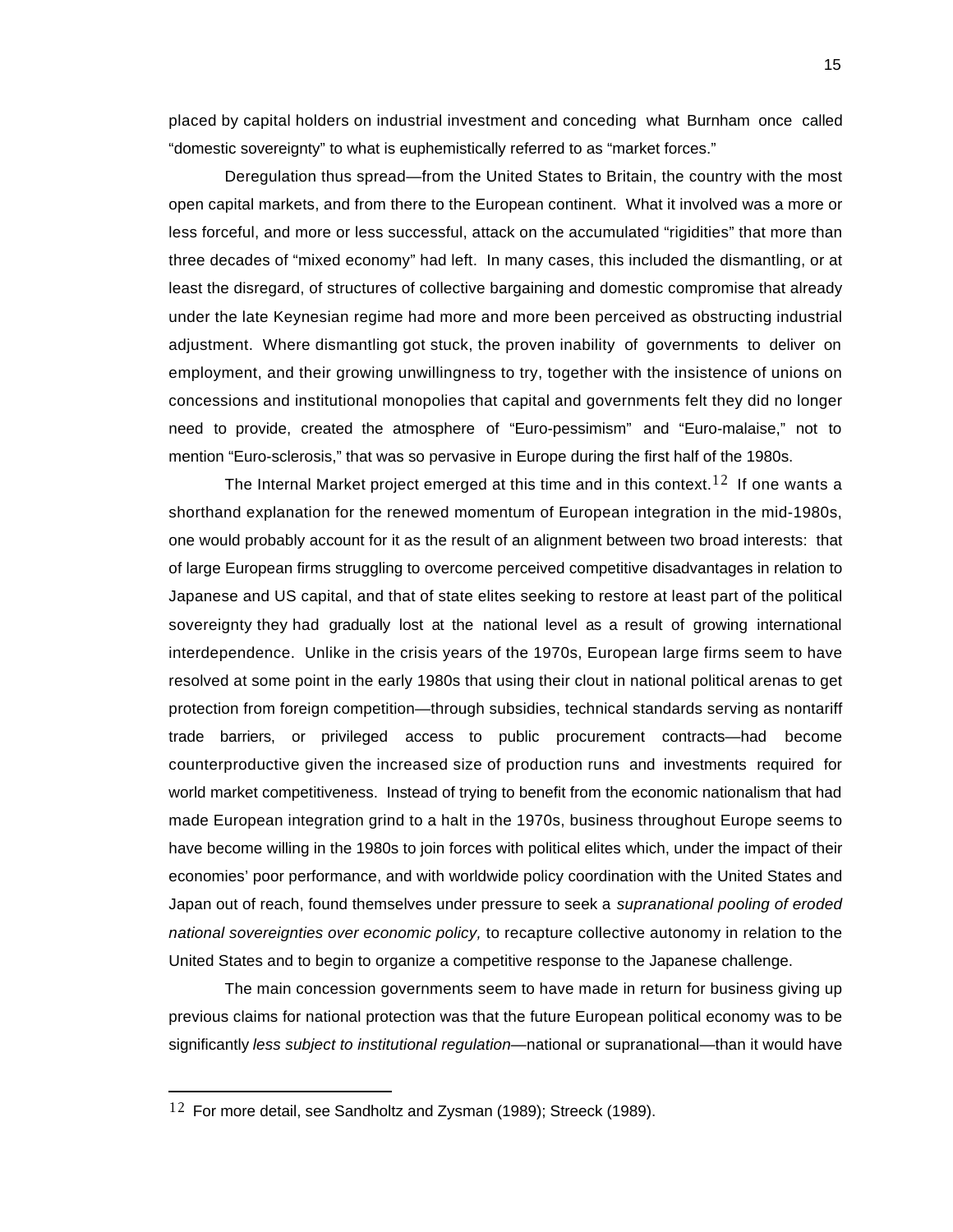been in the "harmonization"-minded *and* social-democratic 1970s when employers found themselves forced to obstruct the "Social Dialogue" and struggle against a Community Directive that would have made German-style codetermination obligatory for all large European firms. *In the 1992 compromise,* unlike in the European Community's more mixed-economy minded past, *the project of European integration became bound up with a deregulation project*. As has been pointed out elsewhere, the principal assurance for business that supranational sovereignty would be used just for the *external reassertion of,* and not for *internal intervention in,* the European economy was the adoption of a novel method of defining and governing the Internal Market known under the label of "mutual recognition"—which for all practical purposes is a subtle form of *de facto* deregulation (Hoffmann 1989; Streeck 1989).

Deregulation is almost by definition inimical to corporatism. The "negative" mode of integration implied in mutual recognition both undermines national corporatisms even where the national political resources of labor are still comparatively strong, as well as stands in the way of an eventual replacement of national by supranational structures of corporatist concertation. To the extent that corporatism requires a sovereign state, a supranational pooling of national sovereignties is not likely to produce a renaissance of corporatist arrangements at national level. And, as we shall see in more detail below, at the supranational level the bargain that underlies 1992 will very likely prevent the European Community as a supranational government from asserting domestic sovereignty over the market in a way comparable to the traditional nation-state.

# **THE EUROPEAN COMMUNITY: A NEW TYPE OF NONSTATE**

The character of the emerging European polity has puzzled the literature on European integration since the 1950s. As it became clear that "regional integration" was an exclusively European phenomenon—the number of cases being no higher than one—the question became irrepressible of what the "dependent variable" was that integration theory expected to explain (Haas 1975); towards what "final state," if at all, the integration process was moving; and what "the nature of the beast" was that students of European integration, as in the parable of the blind men and the elephant, were trying to grasp (Puchala 1972).

Unlike in the early, "motivated" theorizing (until de Gaulle rehabilitated realism, both with and without a capital R), today hardly anybody  $13$  expects that the supranational European polity of the future will be a replication of the European nation-state of the past. Wherever else students of European politics may disagree, and they like to disagree a lot, as a minimum it now seems to be

i

 $13$  The exception being the "federalist" tradition of thinking about the European Community, with its strongholds in Italy (the tradition of Spinelli) and, remarkably, in the United Kingdom (cf. Burgess 1989).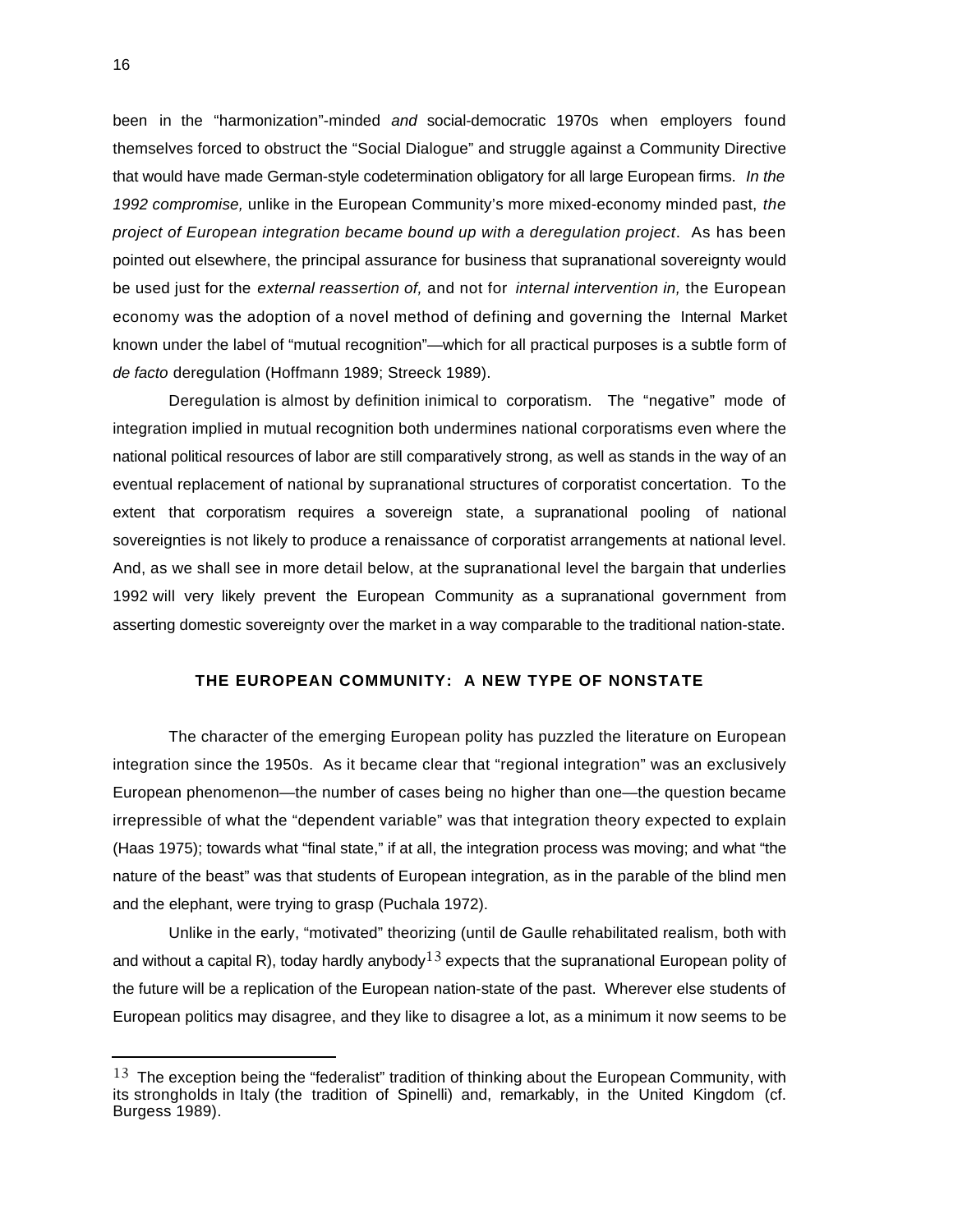accepted that the political system of the post-1992 European Community will be fundamentally and by a quantum leap *more complex* than anything that has preceded it. For example, while Europe as whole will undoubtedly exist as a unified political entity of some as yet undetermined sort, the *nation-states* that now constitute the European Community will not disappear in that entity but will coexist with it (Puchala 1972). Nor will Europe be simply an institutionalized system of *international, or intergovernmental, relations;* yet at the same time such relations will continue to play an important part in Europe, alongside and in interaction with other relations (Keohane and Hoffmann 1989). And similarly, Europe will have *supranational institutions* contributing to the governance of what will be a domestic Western European polity; but these will have to share authority with national, as well as with a dense web of international and transnational institutions which, too, will be constitutive elements of the emerging political system of Western Europe (Schmitter 1989).

Europe's future polity, that is to say, will be composed of traditional domestic relations *within countries,* traditional international relations *among countries,* less traditional transnational relations among both individuals and organizations, and entirely nontraditional supranational relations *among European-level public institutions* on the one hand and, on the other, a *European civil society* consisting of domestic, international, and transnational forces and relations and including both nation-states and, in manifold national and crossnational combinations, their constituents. The possible dynamics of this unique, and uniquely complex, system of governance are as yet only poorly understood, and there is very little theory, if at all, to guide such understanding. This applies not least to the literature on *state formation* and the role of *class* conflict in it. While there always were more and other actors involved in the shaping of state structures than socioeconomic classes—e.g., regional, ethnic, and cultural communities and interest groups—in the case of European integration classes, as well as other forces in civil society, have to compete for control over the newly emerging central level of governance with a qualitatively different set of players: a number of already existing, sovereign (or better and increasingly, "semisovereign") nation-states. One reason why the latters' continued presence inside the European polity makes a difference is that the international boundaries among them constitute powerful, additional lines of crosscutting cleavage inside classes and interest groups that stand in the way of their fast and effective polity-wide organization. Moreover, unlike in the nineteenth century when the system of European nation-states was formed, social structures today appear too differentiated, and political problems too variegated, to be easily organizable along bipolar class lines—a condition that, while it is gradually yet fundamentally transforming the political make-up of established nation-states, can be expected to exert a much more powerful, formative influence on the only now emerging polity of the integrated European Community.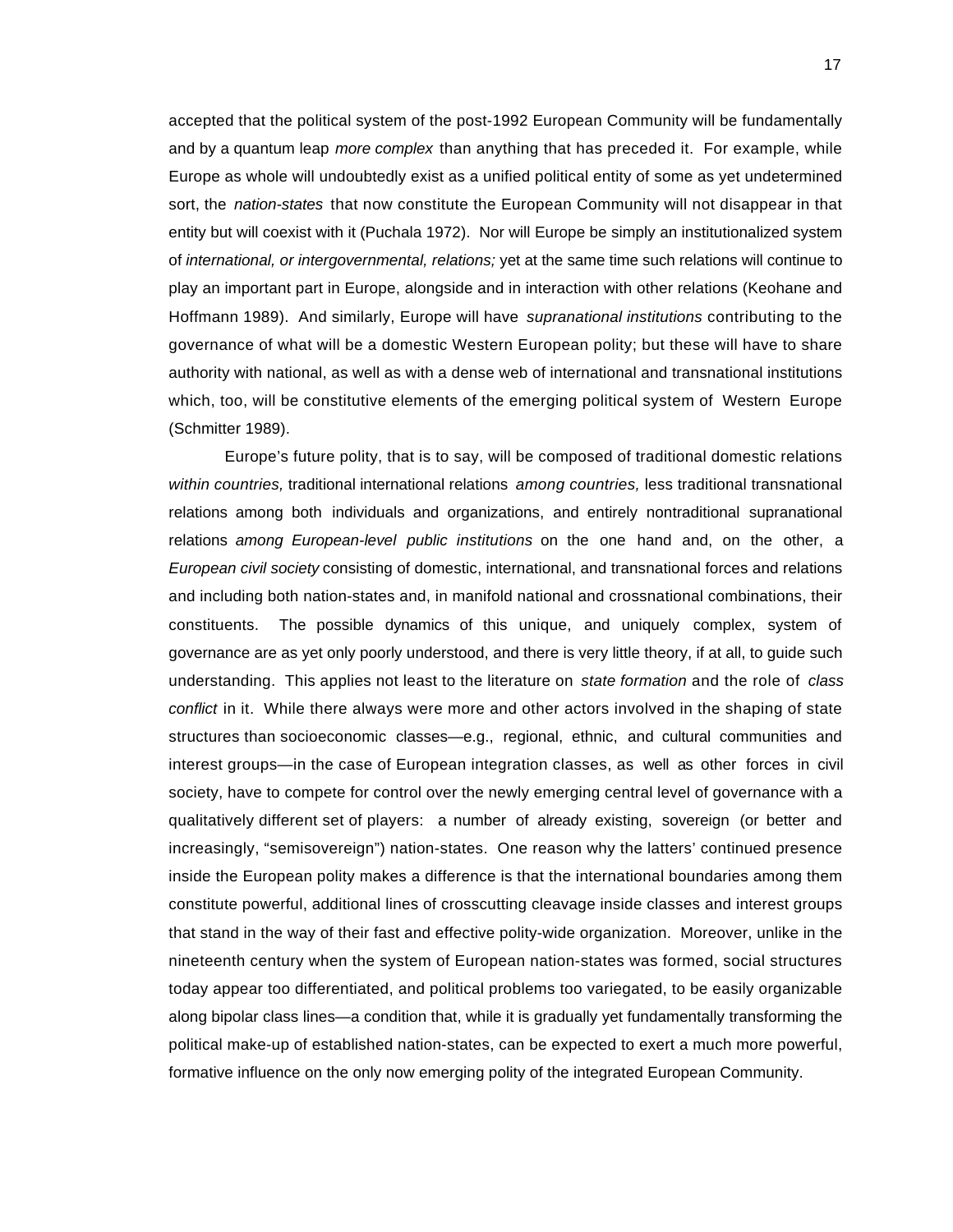There is, furthermore, a growing suspicion that conventional models of the growth of the *modern European welfare state* may not be applicable to the European Community. For some time to come, whatever will occupy the place of the supranational Single European State governing the Single European Market, will likely resemble a *pre-New Deal liberal state* with, in Marshall's terms:

• A high level of *civil rights* enabling citizens freely to engage in contractual relationships inside and across national borders, accompanied by well-protected *human rights* to equal treatment before the law, freedom of movement, etc. Here the European Court of Justice is of crucial importance, and also the Council of Europe although it is not, of course, a European Community institution;

• A low level of *political rights*, with the European Parliament continuing to play only a minor role in the system of European institutions. This holds in spite of the fact that the Parliament's direct election and its new powers under the Single European Act have vastly improved its status over what it was in the mid-1970s;

• An even lower level of *social rights,* these being essentially limited to a set of Europeanwide health and safety standards. Historically, intervention on health and safety matters represents the earliest stage in the history of the modern welfare state. Present efforts to attach a "Social Dimension" to the Internal Market by starting with a set of generally binding health and safety standards are aimed at replicating the familiar national trajectory of welfare state development. But in the face of the retarded advancement of European-level political rights, there is little reason to expect such efforts to be particularly successful, given in addition

• The almost complete absence of a European system of *industrial citizenship* that would give workers and unions rights to representation in industry as a functional domain at the European level, separate from the territorial domain of electoral politics. The closest the European Community will come to being a source of industrial citizenship—i.e., to creating and safeguarding European-wide institutions of industrial relations and collective bargaining—is in providing for some form of labor participation under the European company statute. But whatever this will in the end entail—and we comment on this in more detail below—it is likely to pale into insignificance when compared to some of the national systems of union rights that were part of the post-World War national settlements.

State structures matter for interest politics and interest representation, and they certainly do for corporatism. The emerging shape of the European "nonstate"—or even "post-Hobbesian" state (Schmitter 1989)—does not bode well for a reconstitution of corporatism at supranational level. In the final part of this paper, we will try to trace the implications of what we think we know about the future shape of the European polity, for the structure and function of organized interest groups. In this, we will follow Puchala's (1972) advice and organize our account by distinguishing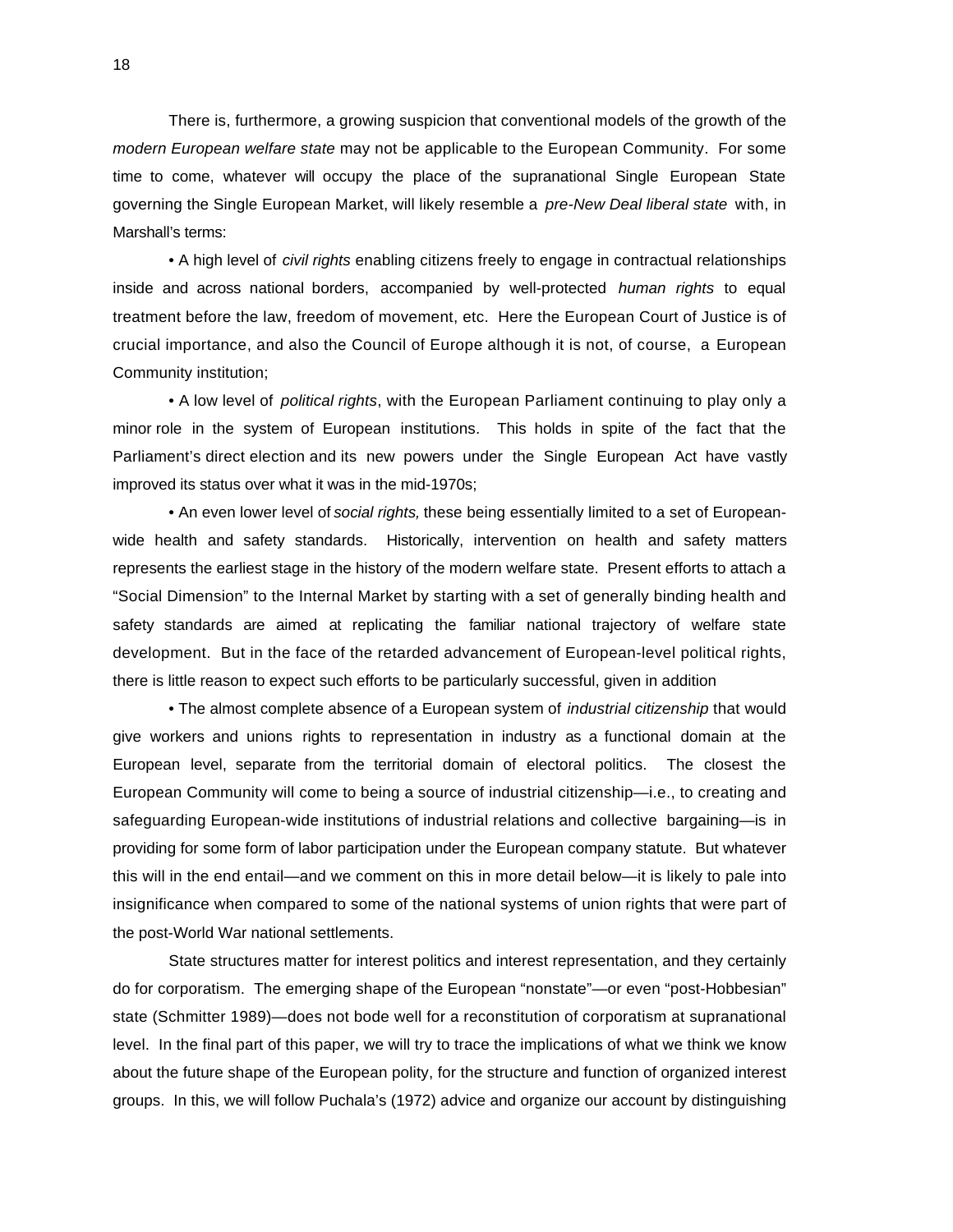three levels of policy-making and interest articulation: (1) a subnational, regional level; (2) the nation-state; and (3) the supranational institutions of the European Community. Given the diffuse and fragmented nature of sovereignty in the Community's polity, levels are conceived as interdependent—forming an incompletely unified, loosely coupled, highly diverse institutional complex which confronts an at least equally diverse civil society acting in what after 1992 will be an integrated market.

#### **THE FUTURE OF EUROPEAN INTEREST POLITICS**

#### **1. At Subnational Level**

At the core of the 1992 process is the abolition of national boundaries among the markets of the twelve Member states of the European Community (Bieber et al. 1988; Calingaert 1988). As a result, the twelve formerly "national" economies will become *regional subunits* of a larger economic and political entity—a *region* being a *territorial society without sovereignty over its borders*. At the same time, the existing regional subunits of European nations, being no longer fenced in by common, national economic boundaries, are themselves becoming subunits in their own right of the larger, integrated European economy. This transformation of national into regional economies, and of subnational regions in subunits of a supranational economy, society, or polity, amounts to a *regionalization of Europe* as well as, at the same time, a *Europeanization of its regions.*

The potential importance of the regional level for the developing political economy of Europe is underlined by the rich literature on *industrial districts* (e.g., Brusco 1982; Sabel 1989). Its underlying theme is that of a strong, positive contribution of a dense, social-institutional infrastructure to the vitality of regional economies—like Baden-Wuerttemberg in West Germany or parts of the "Third Italy"—that engage in "high valued-added," "flexible specialization" (Piore and Sabel 1984), or "diversified quality" (Sorge and Streeck 1988) modes of production. In many of these prosperous and world market-competitive areas, unions in particular seem to play an indispensable part in the negotiation of distributional compromises, the building of growth and productivity coalitions, the formation of public-private interfaces, the provision of a protective institutional exoskeleton for small, innovative firms, the generation of collective factor inputs, and the creation of institutions that allow for non-zero-sum cooperation among firms, as well as between capital and labor at the workplace and beyond.

Recent developments seem to indicate that the former regional subunits of European national economies may be about to become independent actors on the European Community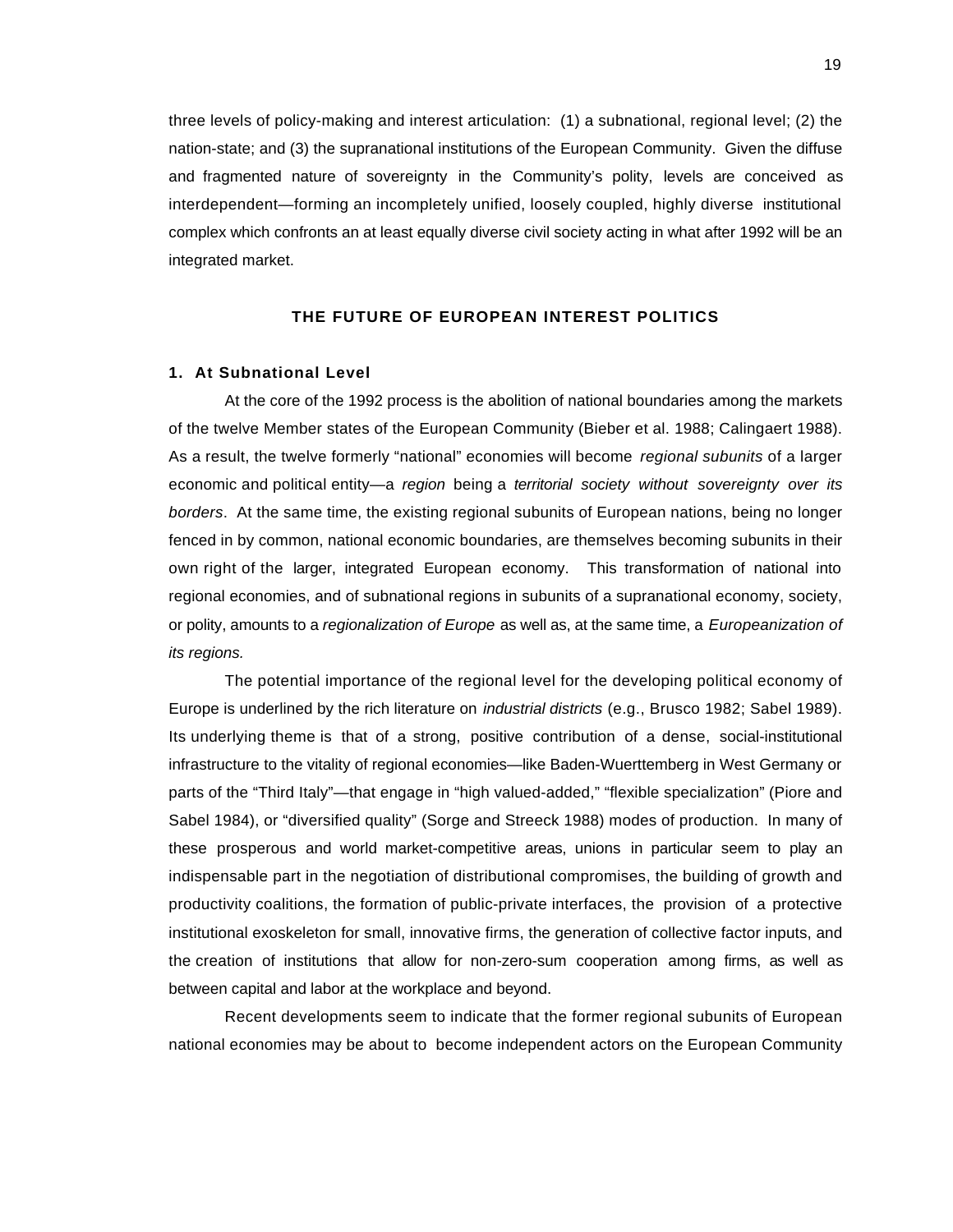stage.<sup>14</sup> A number of European regions, most prominent among them Catalunia, Lombardia and Baden-Wuerttemberg, have set up permanent offices in Brussels that bear conspicuous resemblance to embassies. Moreover, their heads of government are reported to have met several times to discuss strategy and form coalitions concerning their interests *vis-à-vis* the European Community. If this trend were to continue, regions would join nations, classes, sectors, and firms as participants in European interest politics, adding another category of players and further complexities to a scene that is already highly complex and pluralistic.

Europeanization of regional interests, and especially interregional political competition for Community resources, is far from being universally welcomed.<sup>15</sup> For one thing, while it would improve the position of the Commission, it would also and *ipso facto* tend to weaken further what is left of sovereignty at the national level—which is why national governments have been found to actively resent the formation of direct connections between Brussels and "their" subnational governments. Also, if regions are admitted to European politics, regional subunits of *federal* states, having independent powers of legislation, taxation, budgeting, etc., will likely have an advantage over regions of more centralized countries; viz. the absence from the above list of, say, the Midlands.

The impact of the possible emergence of a regional level of interest politics on the form and role of functional representation in Europe, and on the prospects of corporatism in particular, depends to an important extent on the likely composition of ruling regional coalitions. The main question here seems to be about the sources and conditions of labor-inclusiveness of regional regimes—especially whether regional power resources of labor can be generated *endogenously* inside the region, or need to be mobilized *exogenously* using national power resources under the protection of a sovereign border. Regions, it may be remembered, are societies that have no control over their boundaries. As European nation-states turn into regions of an integrated market economy, nationally legislated labor market regimes are likely to lose much of their force, and the same holds for protective barriers against crossborder competition; this, after all, is what the expected deregulatory effect of 1992 is all about. The survival and growth of regional laborinclusive institutions inside the integrated Internal Market, and with it perhaps that of regionally based non-price-competitive production, would then have to depend on non-national, regionally indigenous forces—or would require that functional equivalents for national-level supports be found to balance the decline in national political capacities that is associated with 1992.

Much of the literature on regional political economies seems to take the position that the composition and survival of their regimes is indeed, and always was, largely independent from national institutions. Typically, the institutional infrastructure of economically successful

i

 $14$  For a strong statement to this effect, see Majone (1989).

 $15$  The following discussion owes much to a set of unpublished papers by Gary Marks.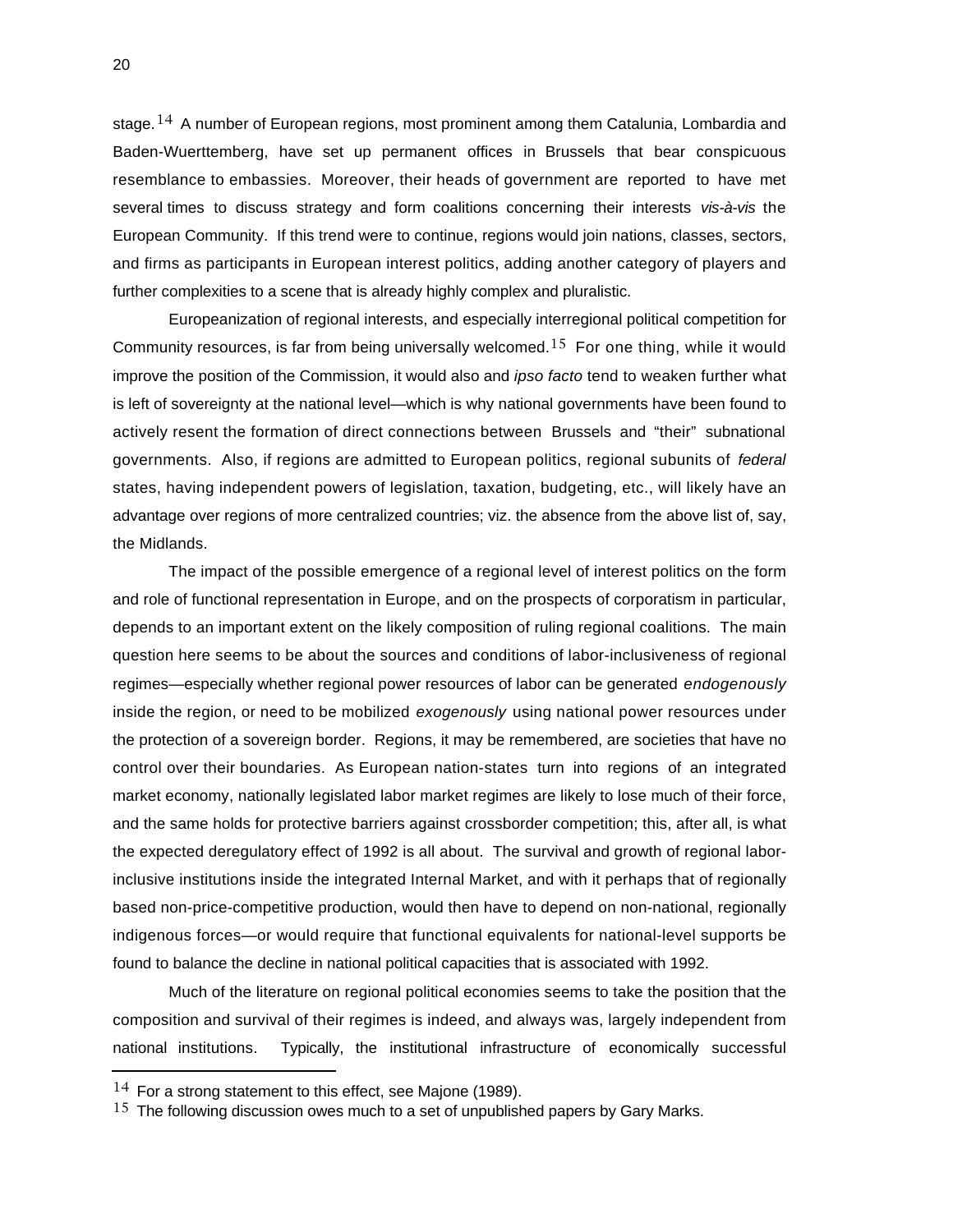European regions is described as based in *local* cultures, traditions, and politics that, by implication, would be unlikely to be destabilized by an attenuation of national sovereignty. However, apart from the fact that culture and tradition may rapidly lose vitality in the modernizing, internationalizing post-1992 European economy, a case could be made that, certainly as far as the presence of unions and of a tripartite power balance in regional economies is concerned, this severely underestimates the role played in the past by *national* power resources (Korpi 1978), like labor law creating or supporting various overt or covert mechanisms of union security, or protective monetary and trade policies.

Regions, not being states, are by definition unable to insert *coercive power* in the voluntary contractual and communitarian relations among their citizens. Their social organization is that of a civil society undistorted, as it were, by public intervention. In particular, regions lack the capacity to provide the kind of public support that has generally been found to be required to transform unstable, voluntaristic, pluralistic unions into institutionally "mature" ones that are capable of looking, in corporatist fashion, beyond the individual enterprise or occupational group to the sector, the country as a whole, or, for that matter, the region. Regionally based unionism in the European Community would have to do without external sources of associational monopoly, without authoritative stabilization of bargaining arenas, and without recourse to a public sphere balancing the manifold advantages employers enjoy in the marketplace. It is not easy to see how the disabling effects on union movements of the erosion of institutional supports at national level should be counterbalanced by unions turning to the regional level where such supports have never existed.

In any case, even if it was somehow possible to create stable tripartite systems of regional governance, one would want to resist the temptation to refer to this as (regional) "corporatism." Corporatism requires encompassing organizations that internalize a significant part of the externalities of a group's collective action and interests, and allow for hierarchical coordination among different levels of interest aggregation and group activity. Neither condition would be met in a "Europe of regional tripartisms." If national-level corporatisms have been undermined by growing international interdependence beyond the control of the parties at the bargaining table, regional arrangements are even more affected by the shrinking "effective size" of modern polities. The "tyranny of external effects," as it has been called, may be and clearly is on the advance at the national level; but it certainly is incomparably more severe in the much smaller action space of a subnational region—especially after the demise of national regulations that in the past have taken a core set of social and constitutional conditions out of inter-regional competition.

Moreover, in moving their organizational center of gravity towards the region, as most of the industrial district literature more or less explicitly advises them to do, unions would write off any aspiration they may have had for playing a role in the political management of inter-regional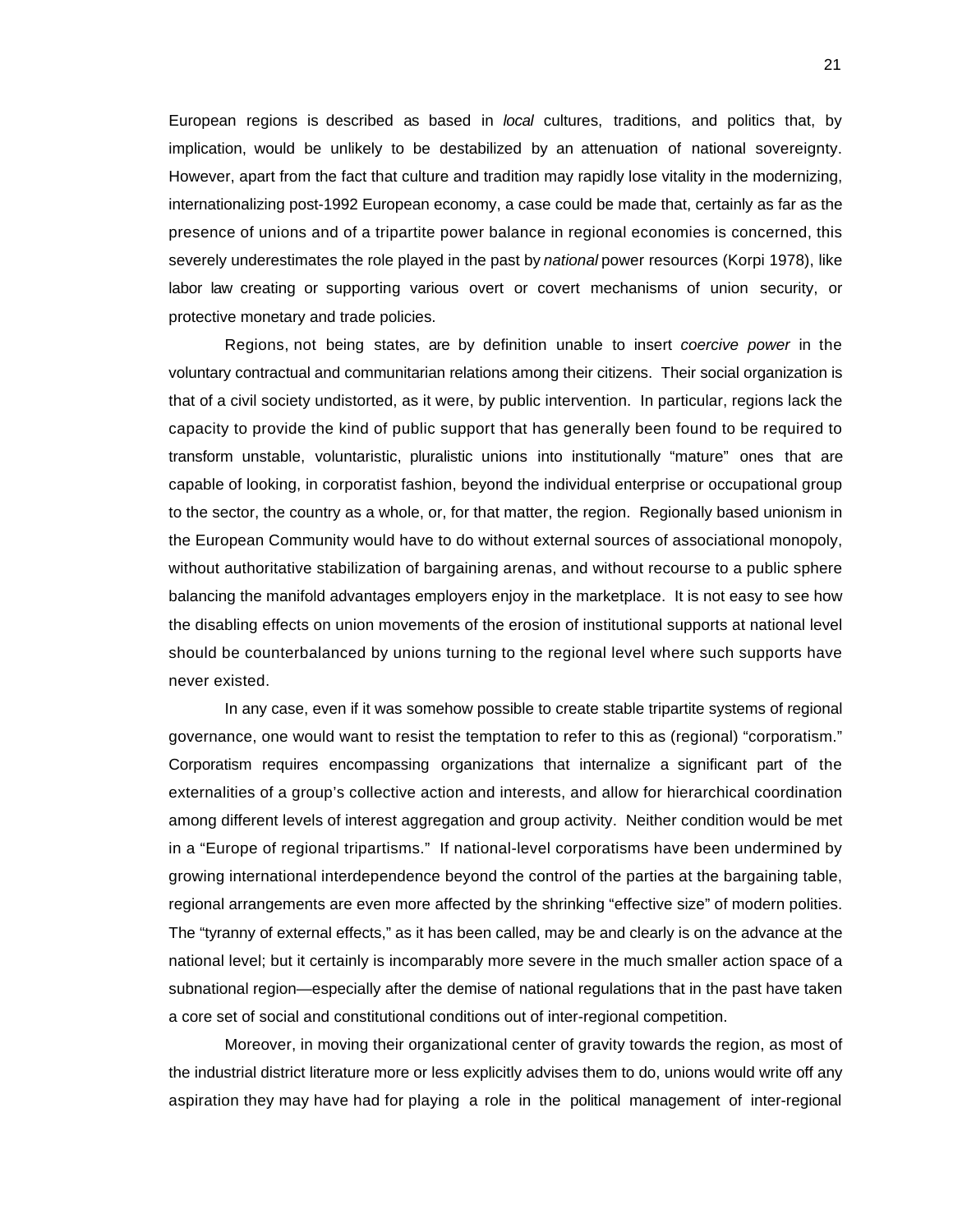externalities. Regionalized unions would inevitably be partners, junior or not, of regional capital trying to survive in inter-regional free-market competition. For example, they would have to cease seeing themselves as agents of inter-regional redistribution. While the *mezzogiorno* policy of Italian unions in the 1970s, which relied on the movement's centralized, national power to demand regional development programs for the empoverished South of the country, may not have been particularly successful, a regionally decentralized union movement would have been unable to agree on any such policy in the first place. Today, regionalized unionism would for the same reasons be incapable of a political response to the involvement of regional economies in the larger European and global economic context—an involvement that has become deeper than ever and that, incidentally, fundamentally distinguishes today's regional economies from those of the past.

It is conceivable that political control over economic interdependence is presently beyond recapture, and that union organizational domains may for a long time or forever be bound to be significantly narrower than whatever the relevant "market" may be. But decentralization of unions and industrial relations towards regional arenas will clearly not remedy this condition, and to the extent that it ratifies the, possibly inevitable, effective fragmentation of organized interests, it actually amounts to the very opposite of corporatism. The emergence of regional arenas of interest politics seems to advance, not the organization of labor nor, for that matter, of capital, but rather its *disorganization.* In the 1992 environment in particular, new opportunities for interest articulation at the regional level would appear to increase actors' range of *choice* among political channels widely beyond what would be compatible with the orderly world of corporatism. In addition to the enterprise, the sector, the nation, and perhaps Europe as a whole, struggling factions inside interest associations, and especially inside unions, would have yet another option for pursuing sectional interests separately and on their own, in coalition with other categories of interests and with ambitious local governments. By undermining associational monopoly and interassociational hierarchy, the fragmentation of interests and the pluralist proliferation of political opportunities that is entailed in the "regionalization of Europe" thus adds to the decomposition of national-level corporatisms.

## **2. At National Level**

Initial analyses of the decay of national corporatisms in the late 1970s and in the 1980s tended to locate its causes in the economic problems of the period, and especially in slack labor markets and high unemployment (on the following, see also Schmitter 1988b). The implication was that a recovery of corporatist macroeconomic management and bargaining was possible together with and as a consequence of economic recovery. It only later transpired that this overlooked the qualitative changes in social structures, in domestic political systems, in the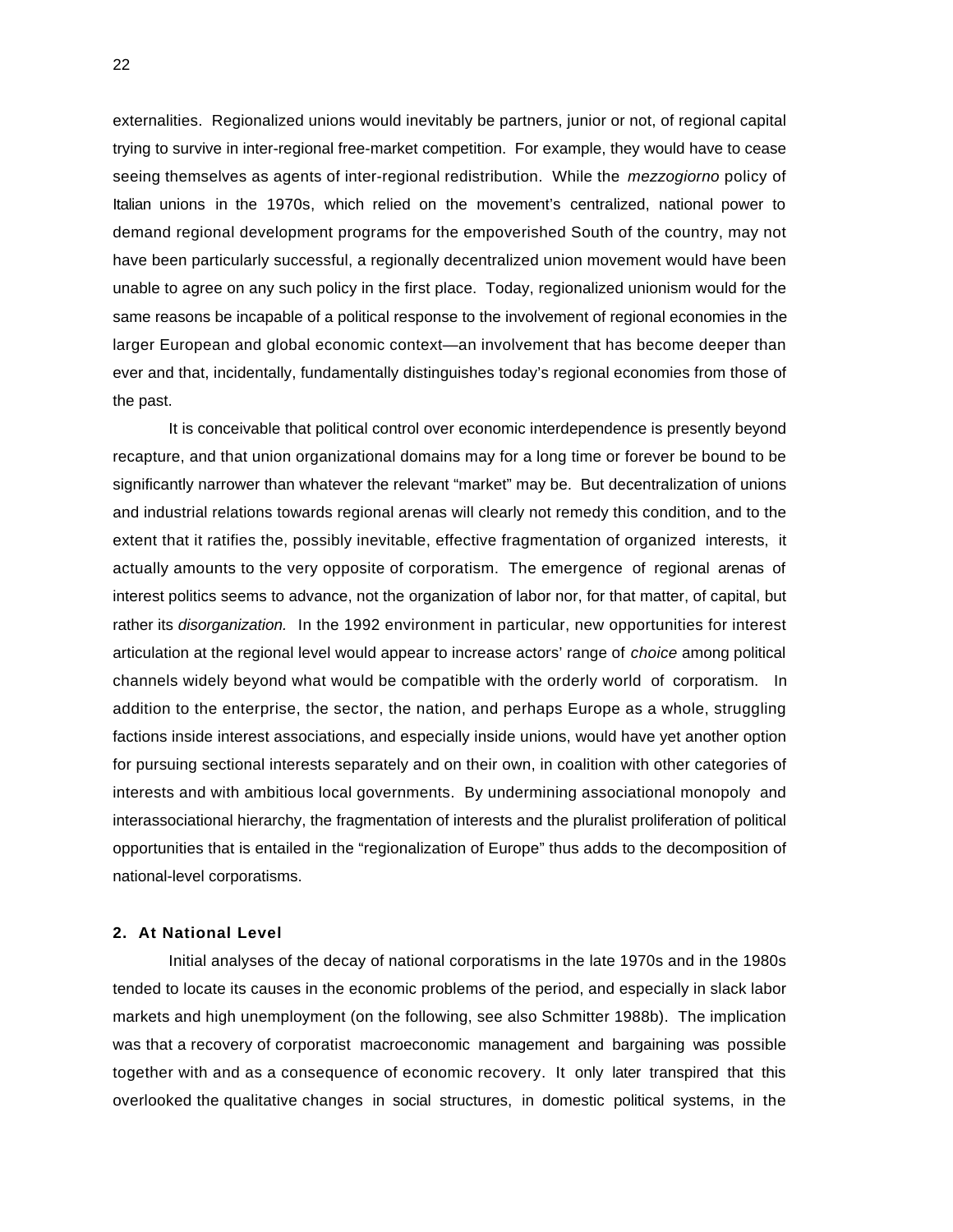economy, and in the international environment that had been occurring since the early 1970s and that had, imperceptibly at first, eaten away at corporatism's structural foundations. While this is not the place to review the literature on these trends in any detail, three such trends will be briefly described:

(1) *Increasing differentiation of social structures and collective interests in advanced capitalist societies.* Neocorporatism "assumed" an underlying social structure that could be plausibly conceived as polarized in two large producer classes, "capital" and "labor." There are strong reasons to believe that this assumption was already highly counterfactual when Western European countries in the late 1960s increasingly moved towards neocorporatist forms of governance. However, for a while the *corporatist working hypothesis of a bipolar organization of societal cleavages and identities,* while from the beginning no more than a *heroic simplification* of a much more complex reality, could be kept alive with the help of the powerful institutional reinforcements that both business and labor as organized actors had received from their beleaguered governments. Underneath the organizational structures, however, social change continued and perhaps even accelerated. 1968 wrought not just a strengthening of the institutional position of labor movements but was also the birthdate of a new, highly educated and politically outspoken *middle class* that increasingly found its specific concerns insufficiently represented in the post-1968, class-political institutional set-up. Subsequently, during the 1970s and 1980s the substantive content of interest conflicts and the focus of policy attention shifted away from class-based lines of cleavage towards a panoply of discrete issues focusing on consumer protection, quality of life, gender, environmental, ethical, and other problems, each with their respective movements. As is well known, in most countries this weakened the capacity of social-democratic parties to govern or, alternatively, strained the alliance between social democracy and the union movement. Both were far from conducive to corporatist governance.

(2) *Market instability and volatility, and pressures on firms to increase the "flexibility" of their product ranges, technologies, and social organization*. New production technologies based on microelectronics and cutting across traditional job classification systems and professional categories have created possibilities for flexible production in relatively small units. In one sense, these processes increased the need for active assent on the part of workers—and, therefore, the need for capitalists to bargain with them over the quality as well as the quantity of their contribution. But, in another sense, this is occurring in highly differentiated settings not easy to cover by a standard contract and difficult for intermediaries to control. Indeed both trade unions and employer associations are today finding themselves increasingly shut out of workplacespecific deliberations and bargaining among their respective local constituents.

(3) *Changing roles and structures of interest associations*. In the new social and market environment, negotiations aimed at establishing standard national solutions for the regulation of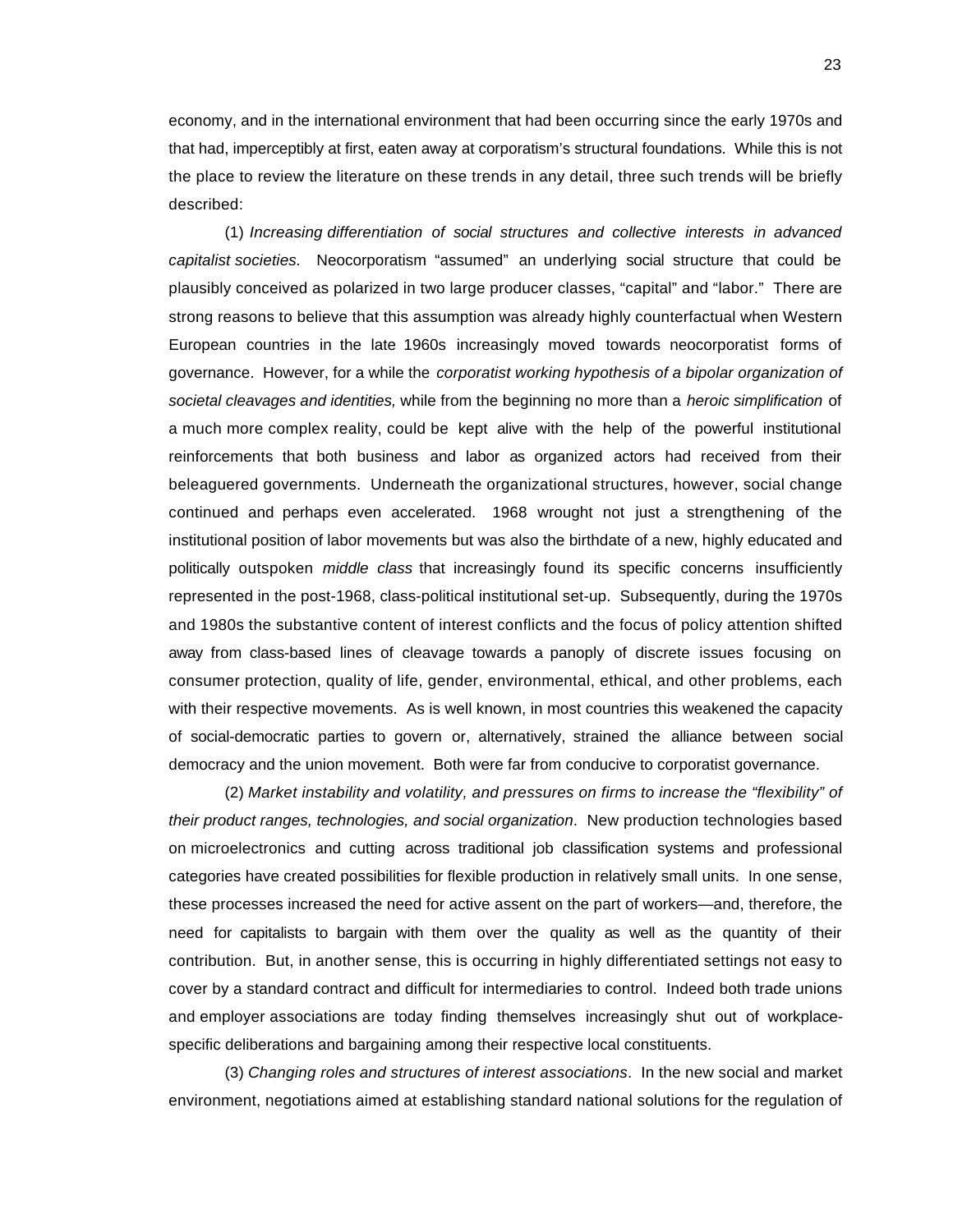the employment relationship appear of decreasing relevance, and at times may even be counterproductive, when what is demanded are policies tailored to improving the productivity and international competitiveness of specific sectors and even individual enterprises. As a result, the role of intermediary institutions, especially trade unions and employer associations, changed from the point of view of members and interlocutors, both of whom are searching for more differentiated mechanisms of representation. While decentralization may have taken very different courses in different countries, what it had inevitably in common was a weakening of the center—and it is there that corporatist bargains are traditionally struck.

Moreover, the shift of employment from traditional manufacturing to the services and, in some cases, to public employment in a number of countries changed the "character" of unions in that unions from the public and private service sector became the largest units in national confederations, weakening the organizational discipline maintained by traditionally unionized manual workers, especially in the metalworking sector (Crouch 1988). These unions, whose industries were exposed to world market competition, have in the past typically been willing to maintain wage restraint in exchange for political concessions. Their sectors have often been hard hit by deindustrialization, and such workers as remained after successful restructuring—if they joined unions at all—are employed in more scattered sites with much more individuated tasks. The very categories upon which macrocorporatist compromises were built have thus become disaggregated and dispersed, and as a result centralized negotiations on wages, benefits, and working conditions came under severe pressures. In some cases (e.g. Sweden), the system only survived by shifting to a sectoral level.

At least as important as the domestic causes of the decline of national-level corporatisms were the profound changes in the status and performance of the *nation-state* that occurred during the past two decades. Since a corporatist policy regime requires a government able to protect the expectations and reward the concessions of its partners in collective bargaining, the decline of the nation-state undermined neocorporatist arrangements even where they had been comparatively well established. As has been pointed out, the 1992 project must be seen as a response to the apparently irreversible loss of effective national sovereignty that was so painfully experienced by the political elites of European nation-states in the early 1980s (Streeck 1989). Its thrust, however, is towards Europe's external environment rather than its domestic economy, and this is another important factor that in all likelihood *precludes* a return to corporatism. Indeed, part and parcel of the pooling of sovereignties (Keohane and Hoffmann 1989) under the Single European Act, and of the political deals that made it possible, is a redefinition of the relationship between the Community's "domestic" institutions and "the market," under which the latter stands to gain unprecedented freedom from intervention by the former. The mechanism, to recapitulate, is "negative" integration through preemption of national regulatory regimes, without a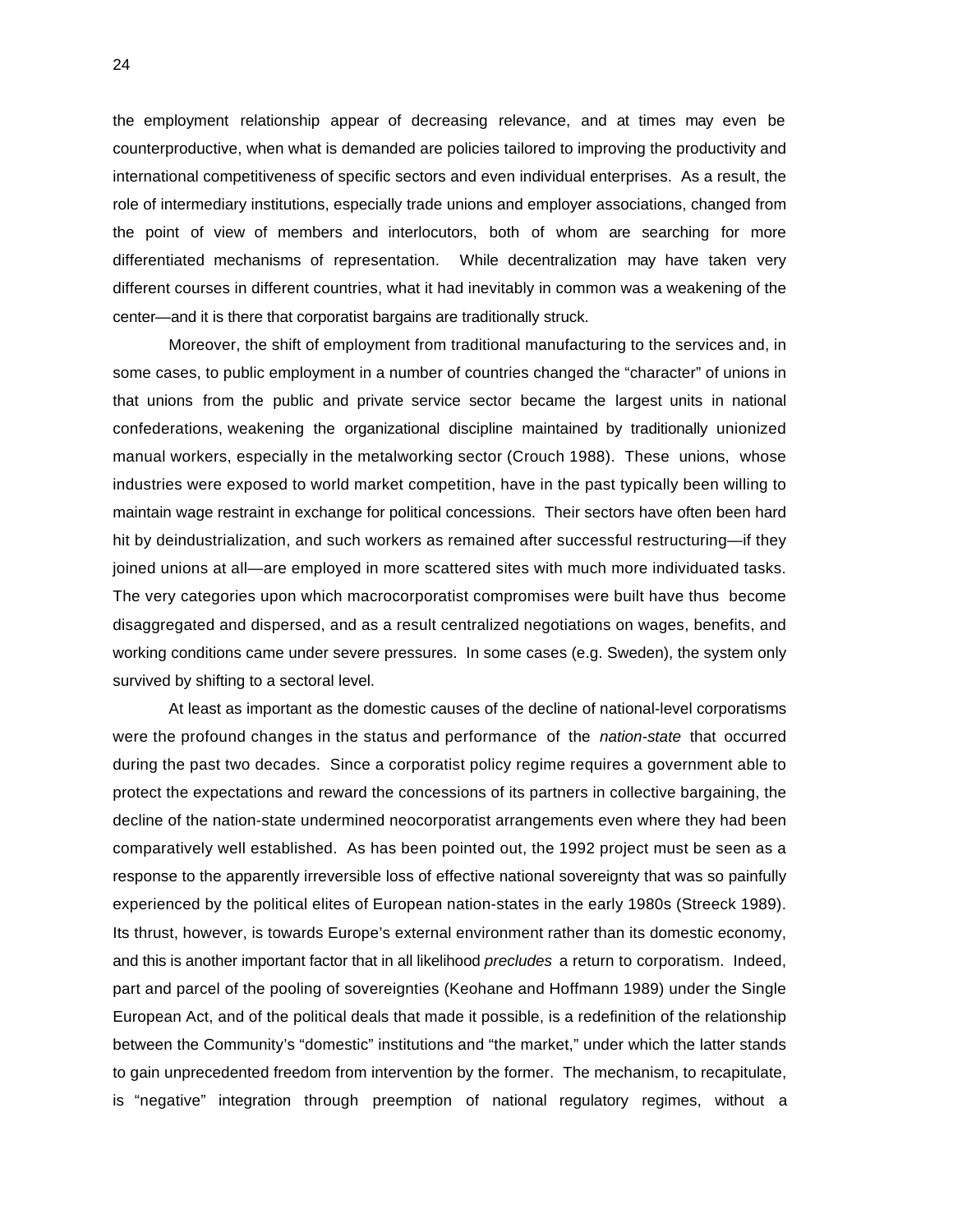simultaneous supranational restoration of regulatory capacity. In addition to obstructing a rebuilding of corporatism at the level of European nation-states, this also is likely to prevent the emergence of corporatist governance at the supranational level.

Seen from a national perspective, 1992 amounts to a formal devaluation of vast political resources that have come to be organized in and around the nation-state. Declining effective sovereignty had long been chopping away at the value of the investments in national political power that had been accumulated and cultivated for more than a century; this, after all, was why corporatism was eventually becoming untenable. The 1992 principle of mutual recognition may well be understood in analogy to the cut of a collapsed currency—an inevitable but nevertheless painful adjustment to reality, with significant distributional side-effects in that currency holders are more severely affected than owners of real estate or productive capital. In present-day European nation-states, with the successive layers of political, industrial, and social rights that have been built into them in the domestic struggles of the nineteenth and twentieth centuries, it is clearly labor that is in the former, and capital that is the latter position. While mutual recognition and the resulting inter-regime competition devalue nationally institutionalized power resources, they leave property rights untouched, or even increase their value. As neocorporatism has always been conditional on a measure of political strength of organized labor, the prospects for its restoration in the post-1992 European nation-states are therefore dim.

Not everything that has in the analyses of the 1970s and 1980s come to be associated with corporatist modes of governance will disappear in Europe. Pragmatic sectoral partnerships between state agencies and groups of business firms, oscillating, as it were, between agency capture and *Selbstverwaltung*, are likely to continue, to the extent that they are comfortably embedded in national policy styles and as long as they do not run afoul of European Community competition law—which they well may. Especially if they have from the beginning been laborexclusive "private interest governments," as we have called them elsewhere, may remain viable for some time, owing to the savings on transaction costs they entail and regardless of the weakening of their sponsors in national state and legal systems. Multi-employer collective bargaining arrangements between trade unions and employers associations may not disappear either—at least, again, for the time being. But corporatism as a national-level accord between encompassingly organized socioeconomic classes and the state, by which an entire national economy is comprehensively governed, is a matter of the past.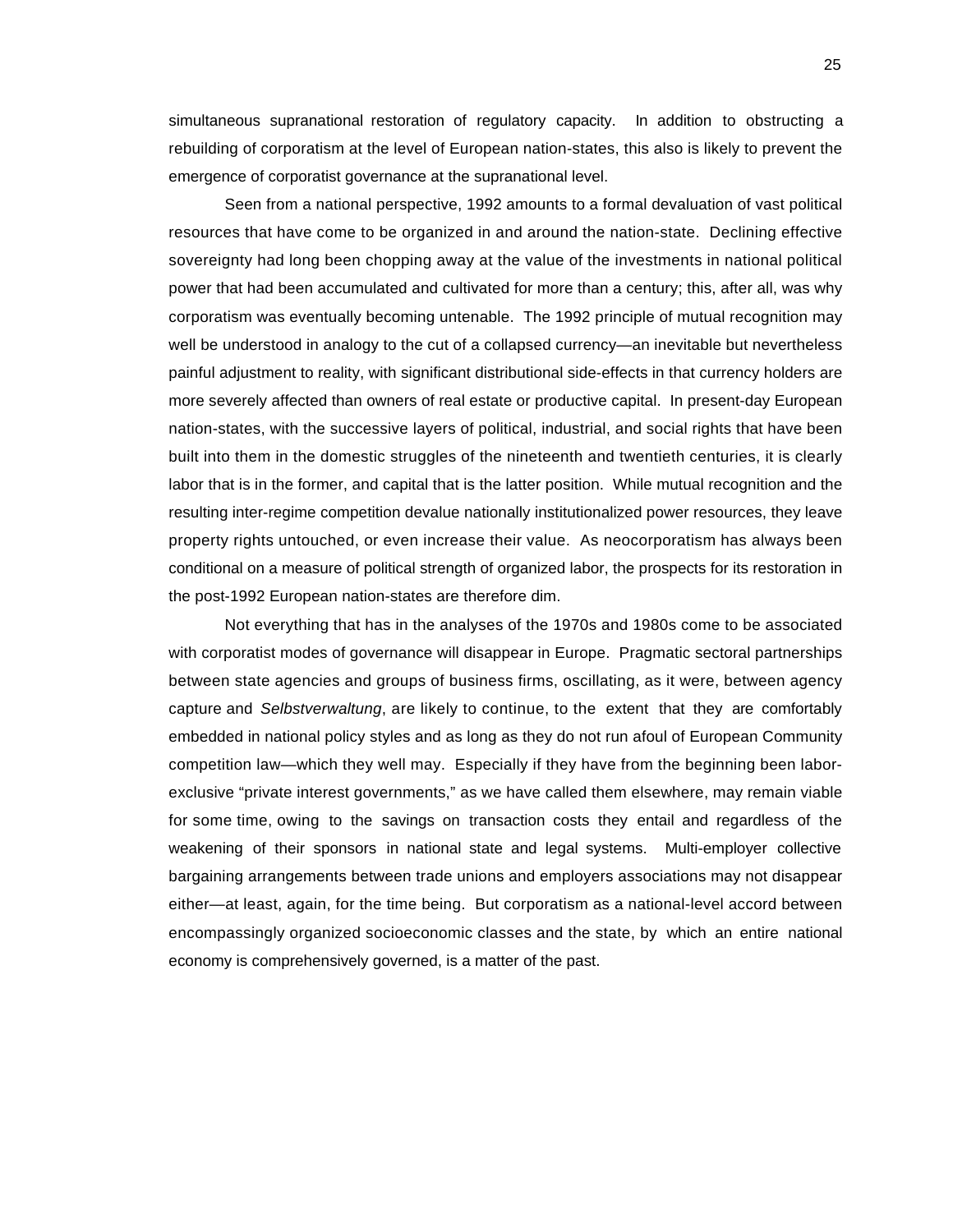## **3. At Supranational Level**

Tripartism never really worked in Brussels (Sargent 1985), and where it was tried it was always too encapsulated and marginal to come in any way close to a neocorporatist model of governance. There is no reason to believe that this will change. The negative integration mode of the 1992 process—the move away from harmonization to mutual recognition—ensures that the eroded domestic sovereignty of nation-states will not be recreated at the supranational level. Unlike in older, more naive images of regional integration, national political arenas, themes, and regulatory instruments that are rendered obsolete by integration do not always and necessarily have to be reconstructed at the level of the emerging supranational polity. Rather than being moved upward, they may as well dissipate in the newly emerging, more complex and less orderly institutional system, or they may, more or less intentionally, be turned over to the voluntarism of market and civil society. Where this happens, it obviously deprives what might aspire to become a European federal government of a range of subject matter and decisional discretion that it otherwise could use, and indeed would need, to build the mutual give-and-take in and between interest groups and public bodies that is the indispensable basis for stable neocorporatist exchange.

A case of limited state capacity at the European level reducing the incentives for comprehensive organization of economic interests is the absence of a European Central Bank (Holm forthcoming). Historically, tripartite corporatist bargaining has typically involved the government's use not only of its fiscal but also of its monetary policy instruments. The need to be represented in bargaining over monetary policy was an important reason for socioeconomic interests, in particular for employers, to get organized. However, the European System of Central Banks, if it will at all come into being, will be carefully shielded from political pressures, not least by its diffuse and decentralized internal structure. Moreover, a European Central Bank is likely for a long time to continue to be subject to strongly institutionalized deflationary, "monetarist" preferences (Delors Committee 1989)—if only because the European Community as an imperfectly unified actor in the world economy will need time to get used to the reflationary possibilities offered by a large economy with a currency that could compete for the role of world money.

Another important ingredient of 1970s-style neocorporatism—centralized collective bargaining between capital and labor—is entirely missing at the European level, and nothing is in sight that would indicate its impending appearance. In the past, centralized collective bargaining was often advanced by encompassing employers associations forcing unions to unify their policies and organizational structures (Swenson 1989). No such support will be forthcoming at the European level in the foreseeable future, not least because the inter-regional mobility of capital will, perhaps indefinitely now, exceed that of labor, and because centralization would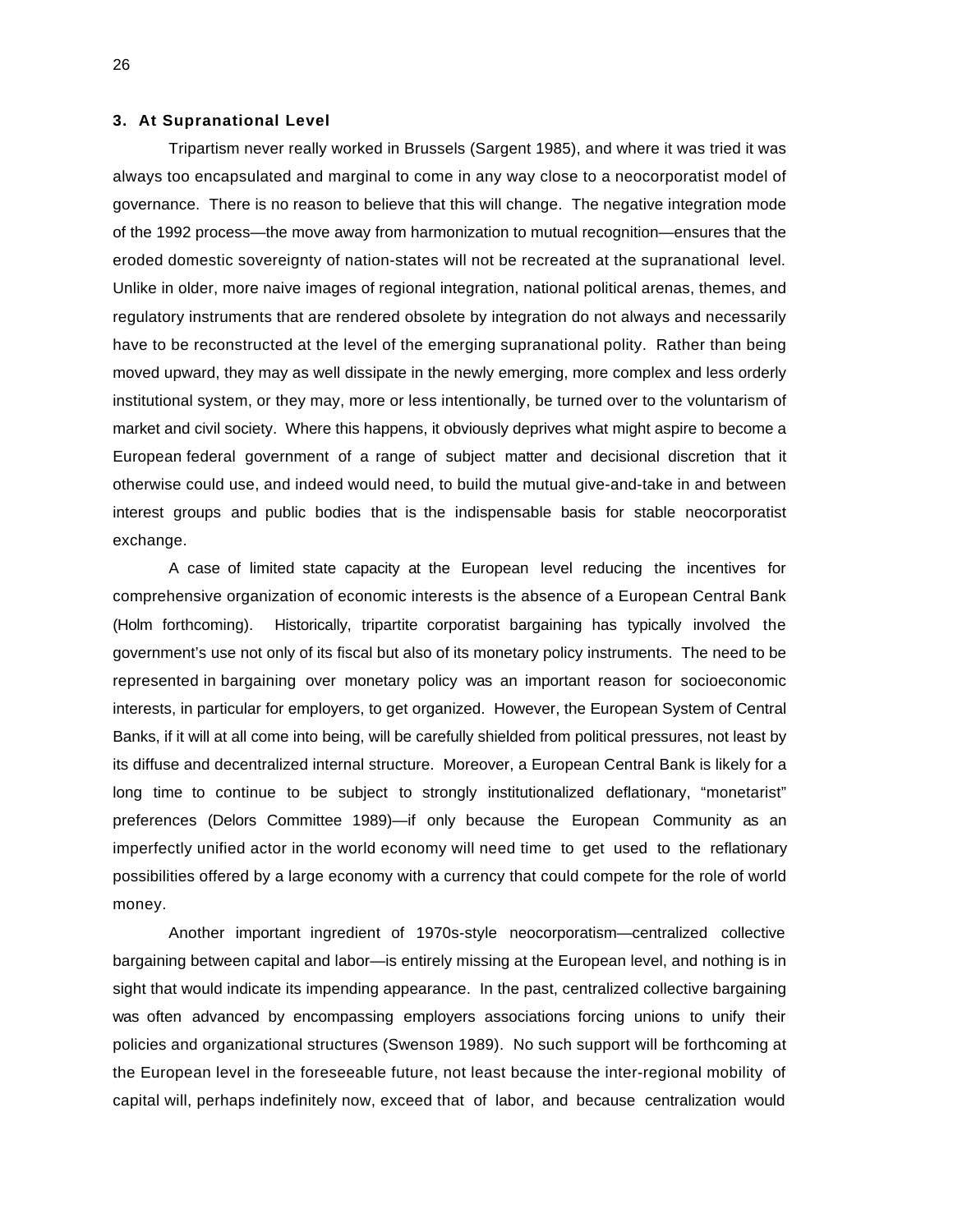deprive capital of the strategic advantages of competition-driven collective bargaining at regional or enterprise level. The same applies to the other historical source of external facilitation, government intervention. European institutions are unlikely to develop an efficient capacity to serve as carry-over mechanisms from the unionized to the nonunionized sector, thereby protecting employers in the former from competition by employers in the latter.

A further factor that would appear to stand in the way of European-level collective bargaining is the mutual incompatibility of existing national industrial relations systems. While in some countries collective agreements are negotiated at the *enterprise* level, in others they are concluded for all firms that belong to a specific *sector* on a given national or subnational *territory.* The latter as a rule requires the presence of a strong employers association and is in addition greatly facilitated by state-sponsored extension mechanisms making agreements binding on nonaffiliated firms. Moreover, the success of sectoral-territorial collective bargaining depends crucially on the large and more prosperous firms being included in the bargaining unit; otherwise unions would be unable to increase their bargaining power in small firms by enlisting the willingness to settle and the ability to pay of large firms as their ally. In the absence of supranational employer associations and facilitating state intervention, it is hard to see how European-level collective bargaining could ever become sectoral-territorial in scope; all unions can hope to accomplish in building what the Commission has euphemistically called a "European industrial relations system" (Commission of the European Communities 1988), are consultations and, perhaps, negotiations with the headquarters of large multinational firms (Campbell 1989). However, while this would tend to be compatible with national industrial relations systems based on enterprise bargaining, a European enterprise agreement might *de jure* or *de facto* exempt that enterprise's subsidiaries from the purview of sectoral-territorial bargaining. The result would be a weakening of national multi-employer bargaining regimes. Since sectoral-territorial bargaining is used by unions to reduce regional and interfirm wage differentials, there would be not just organizational but also political reasons for unions to object to European enterprise-level bargaining—even though this would appear to be the only possible form of supranational collective bargaining on offer.

Even if, then, the Commission and its allies were much more successful than can be realistically expected in moving the European political economy towards a broad Social Dimension, Europe is not likely ever to become a neocorporatist, tripartite, bargained economy. Collective bargaining in Europe—this is one of the few predictions one can feel safe to make—will always remain nationally and regionally fragmented. European-level relations between capital and labor, instead of forming the institutional core of the European political economy, will largely remain compartmentalized in the private sphere of large multinational enterprises; they will essentially be nonpolitical and voluntaristic in character. Where labor-capital relations enter the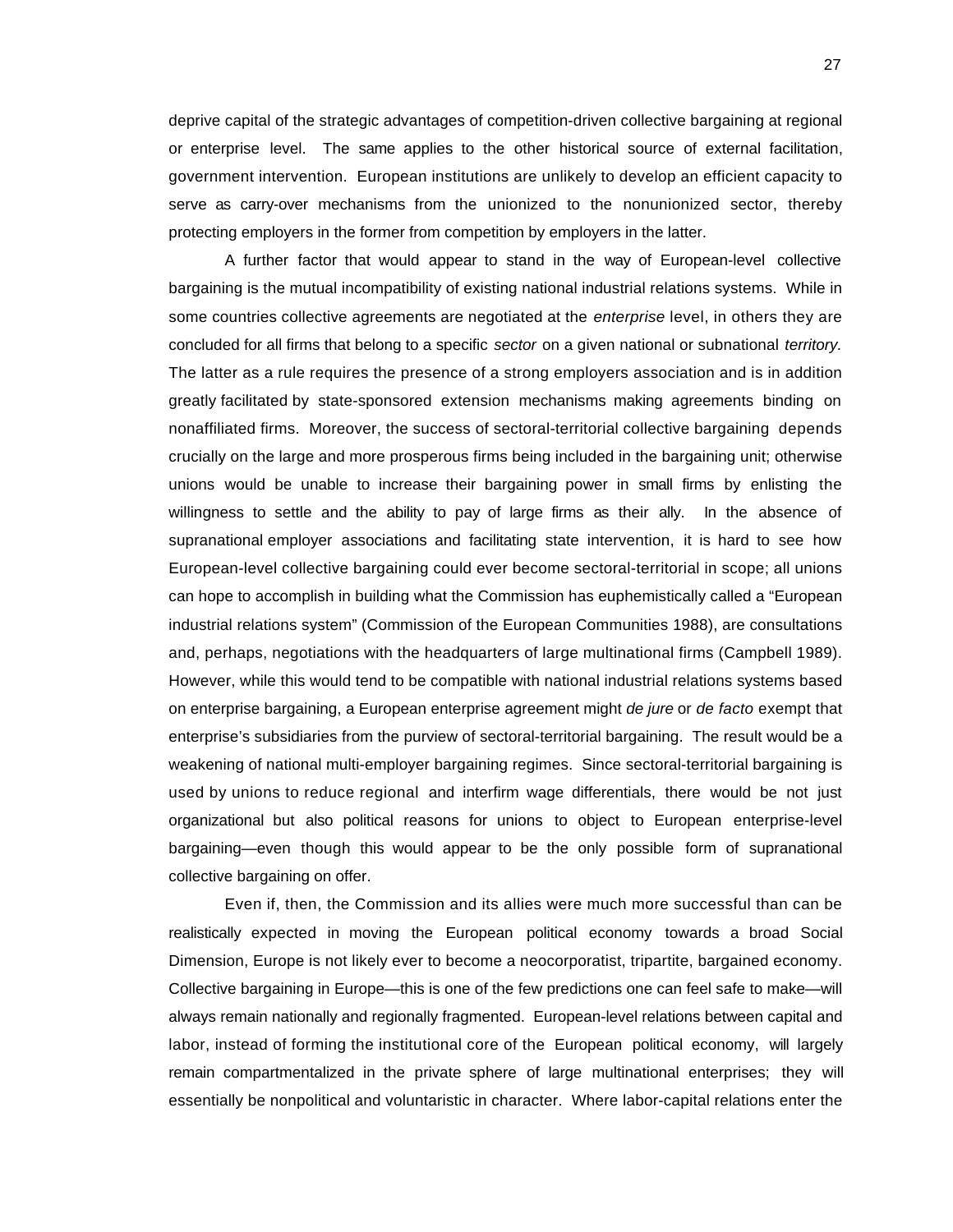political arena, they will mainly take the form of a set of discrete "labor" and "social policy" issues, outside any "ideological" context. As such, they will lend themselves to being dealt with by bureaucrats, experts, and intergovernmental committees in the same way as, for example, labelling rules regarding the cholesterol content of palm oil, or proposals for the recycling of mineral water containers. That is, rather than driving the constitutional bargain underlying the political system, the traditional class issues of industrial society will have to compete on an equal plane with "postindustrial" themes like environmental protection, consumer rights, equality between men and women, etc.—issues that by their nature defy integration in an encompassing framework of "class" politics.  $16$ 

The evolutionary alternative to Thatcherism as a model for the European political economy is clearly not (German or Scandinavian) neocorporatism. More likely appears an American trajectory: a political system of "disjointed pluralism" or "competitive federalism," organized over no less than three levels—regions, nation-states, and "Brussels." As in the United States, and perhaps even more so, this system would be characterized by a profound *absence of hierarchy and monopoly* among a *wide variety of players of different but uncertain status*. Interest associations, and many of them, will certainly be among those. But they will have to compete for attention with national states, subnational regions, large firms, and specialized lobbyists, leaving their constituents with a wide range of choices among different paths of access to the political center and enabling them to use threats of exit to coerce their representatives into pluralist responsiveness. Just as fundamental constitutional questions of sovereignty and hierarchy inside the Community's quasi-state—in the relative status of regions, nations, and supranational bodies—will remain unsettled and uncertain, so will the hierarchical relations among firms, sectoral associations, and peak associations in its system of functional representation.

Given the constitutional bargain that underlies the relaunching of the European Community in the 1980s, no mechanism is in sight that could rationalize its political system, help crystallize its *mélange* of actors and processes, and establish corporatist monopolies of representation, interassociational hierarchies or, for that matter, a predominant position for the Commission's bureaucracy and technocracy. Whatever turn the European Community may take

i

 $16$  In part, this reflects a process, or "style," of decision-making that is specifically "European." In brief, its integrity and continuity is achieved by decontextualization and depoliticization of the issues at stake—"pragmatically" isolating them from "ideological" meanings and as much as possible avoiding their incorporation in any coherent political symbolism. Didactically helpful in this respect is the recurrent discovery in European Community bodies that apparently identical political arrangements and outcomes can sometimes be of completely contrary significance in different national, political, and ideological environments—e.g., legally based codetermination rights in Britain and West Germany. After policy "issues" have been divested of their emotional and ideological aura, and fragmented and individualized, their treatment can be assigned to "experts"—specialists, that is, in comparative inventories of decontextualized and depoliticized problems, positions, and compromises, and in the extraction of the smallest common denominator from such inventories.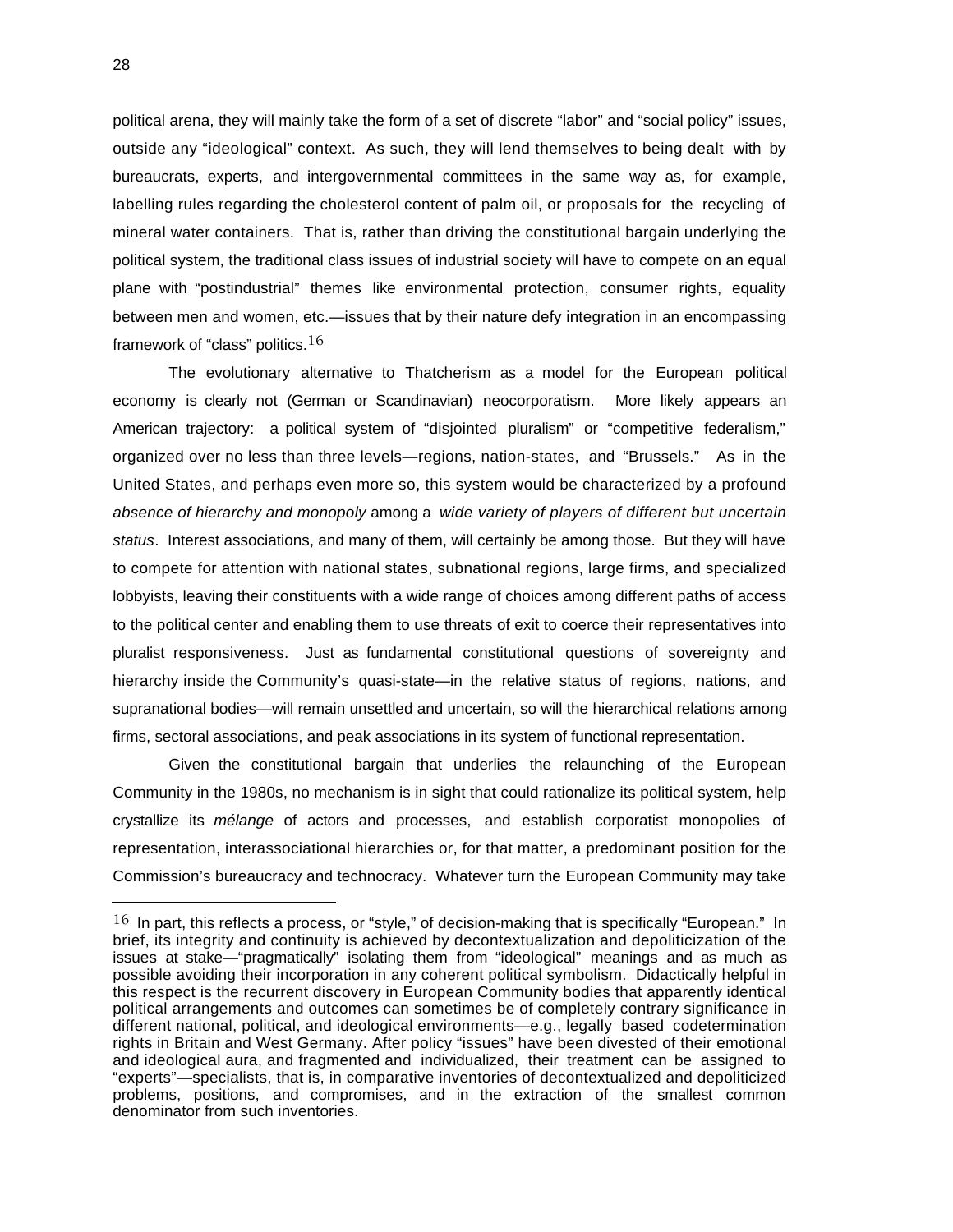after 1992, it is not likely to reverse the tide and reorganize European capitalism in the neocorporatist cast.

#### **BIBLIOGRAPHY**

- Alexander, J. 1989. "Divergent European Community Unionism: A Threat to Single Market Unification?" ms.
- Bieber, R., R. Dehousse, J. Pinder, J. H. H. Weiler. 1988. "Introduction. Back to the Future: Policy, Strategy and Tactics of the White Paper on the Creation of a Single European Market" in R. Bieber et al., eds., *1992: One European Market?* Baden-Baden: Nomos Verlagsgesellschaft, 13-31.
- Brusco, S. 1982. "The Emilian Model: Production Decentralization and Social Integration," *Cambridge Journal of Economics* 6: 167-84.
- Burgess, M. 1989. "Federalism and European Union: Past, Present and Future in the European Community," ms.
- Butt Philips, A. 1985. "Pressure Groups in the European Community," *UACES Occasional Essay* 2. London: University Association for Contemporary European Studies.
- Calingaert, M. 1988. *The 1992 Challenge from Europe: Development of the European Community's Internal Market.* Washington, D.C.: National Planning Association.
- Campbell, D.C. 1989. "Multinational Labor Relations in the European Community," *ILR Report* 27: 7-14.
- Cawson, A., ed. 1985. *Organized Interests and the State: Studies in Meso-Corporatism*. London: Sage.
- Commission of the European Communities. 1988. *The Social Dimension of the Internal Market: Interim Report of the Intergovernmental Working Party*, Special Edition of *Social Europe.*
- Cressey, P. 1989. "Trade Unions and the Social Dialogue," paper presented at the IRRU conference on "Industrial Relations and the European Community," University of Warwick, March 17-19.
- Crouch, C. 1988. "Trade Unions in the Exposed Sector: Their Influence on Neo-Corporatist Behavior," paper prepared for a conference on "Markets, Institutions and Co-operation: Labour Relations and Economic Performance," Venice, October 1988.

\_\_\_\_\_\_\_\_\_ and A. Pizzorno, eds. 1978. *The Resurgence of Class Conflict in Western Europe since 1968*. London: Macmillan, 2 vols.

- Delors Committee (Committee for the Study of Economic and Monetary Union). 1989. "Report on Economic and Monetary Union in the European Community."
- European Foundation for the Improvement of Living and Working Conditions. 1989. *New Information Technology and Participation in Europe: The Potential for Social Dialogue*. Luxembourg: Office for Official Publications of the European Communities.

Grant, W., ed. 1985. *The Political Economy of Corporatism*. London: Macmillan.

Gourevitch, P. 1986. *Politics in Hard Times*. Ithaca and London: Cornell University Press.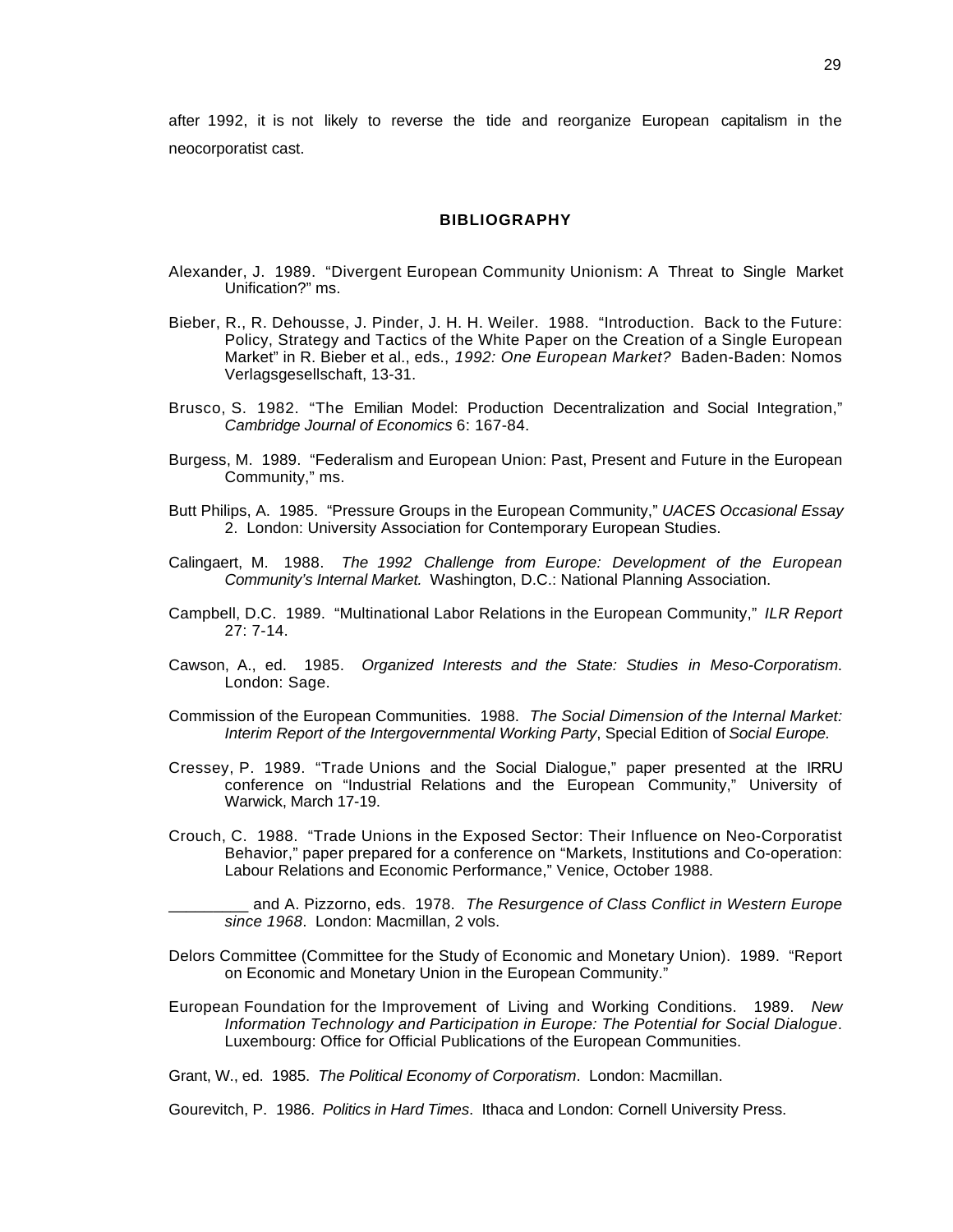- Haas, E.B. 1958. *The Uniting of Europe: Political, Social and Economic Forces 1950-1957.* London: Stevens and Son.
	- \_\_\_\_\_\_\_\_\_. 1970. "The Study of Regional Integration: Reflections on the Joy and Anguish of Pretheorizing" in L.N. Lindberg and S. Scheingold, eds., *Regional Integration: Theory and Research*, pp. 3-42.

\_\_\_\_\_\_\_\_\_. 1975. *The Obsolescence of Regional Integration Theory.* Institute of International Studies, University of California-Berkeley.

\_\_\_\_\_\_\_\_\_. 1976. "Turbulent Fields and the Theory of Regional Integration," *International Organization,* 0: 173-212.

Hoffmann, S. 1989. "The European Community and 1992," *Foreign Affairs.*

- Holm, E. Forthcoming. "The Politics of Europe's Money" in B. Crawford and P. Schulze, eds., *European Self-Assertion: A New Role for Europe in International Affairs.*
- Keohane, R.O. and S. Hoffmann. 1989. "European Integration and Neo-Functional Theory: Community Politics and Institutional Change," ms.
- Korpi, W. 1978. *The Working Class under Welfare Capitalism: Work, Unions and Politics in Sweden*. London: Routledge and Kegan Paul.
- Lehmbruch, G. 1979. "Liberal Corporatism and Party Government" in P.C. Schmitter and G. Lehmbruch, eds., *Trends Towards Corporatist Intermediation.* London and Beverly Hills: Sage.
- Lodge, J. and V. Herman. 1980. "The Economic and Social Committee in EEC Decision-Making," *International Organization* 34: 265-284.
- Majone, G. 1989. "Preservation of Cultural Diversity in a Federal System: The Role of the Regions," ms.
- McCracken, P. et al. 1977. *Towards Full Employment and Price Stability: A Report to the OECD by a Group of Independent Experts.* Paris: Organization for Economic Cooperation and Development.
- Nugent, N. 1989. *The Government and Politics of the European Community.* Durham: Duke University Press.
- Padoa-Schioppa, T. 1988. "Questions About Creating a European Capital Market" in R. Bieber, R. Dehousse, J. Pinder, J.H.H. Weiler, eds., *1992: One European Market?* Baden-Baden: Nomos Verlagsgesellschaft, pp. 283-92.
- Piore, M.J. and C.F. Sabel. 1984. *The Second Industrial Divide: Possibilities for Prosperity.* New York: Basic Books.
- Platzer, H.W. 1988. "Transnational Politics of Interest Groups in Western Europe," ms.
- Puchala, D. 1972. "Of Blind Men, Elephants and International Integration," *Journal of Common Market Studies,* 267-84.
- Regini, M. 1986. "Political Bargaining in Western Europe During the Economic Crisis of the 1980s" in O. Jacobi et al., eds., *Economic Crisis, Trade Unions and the State.* London: Croom Helm, 61-76.